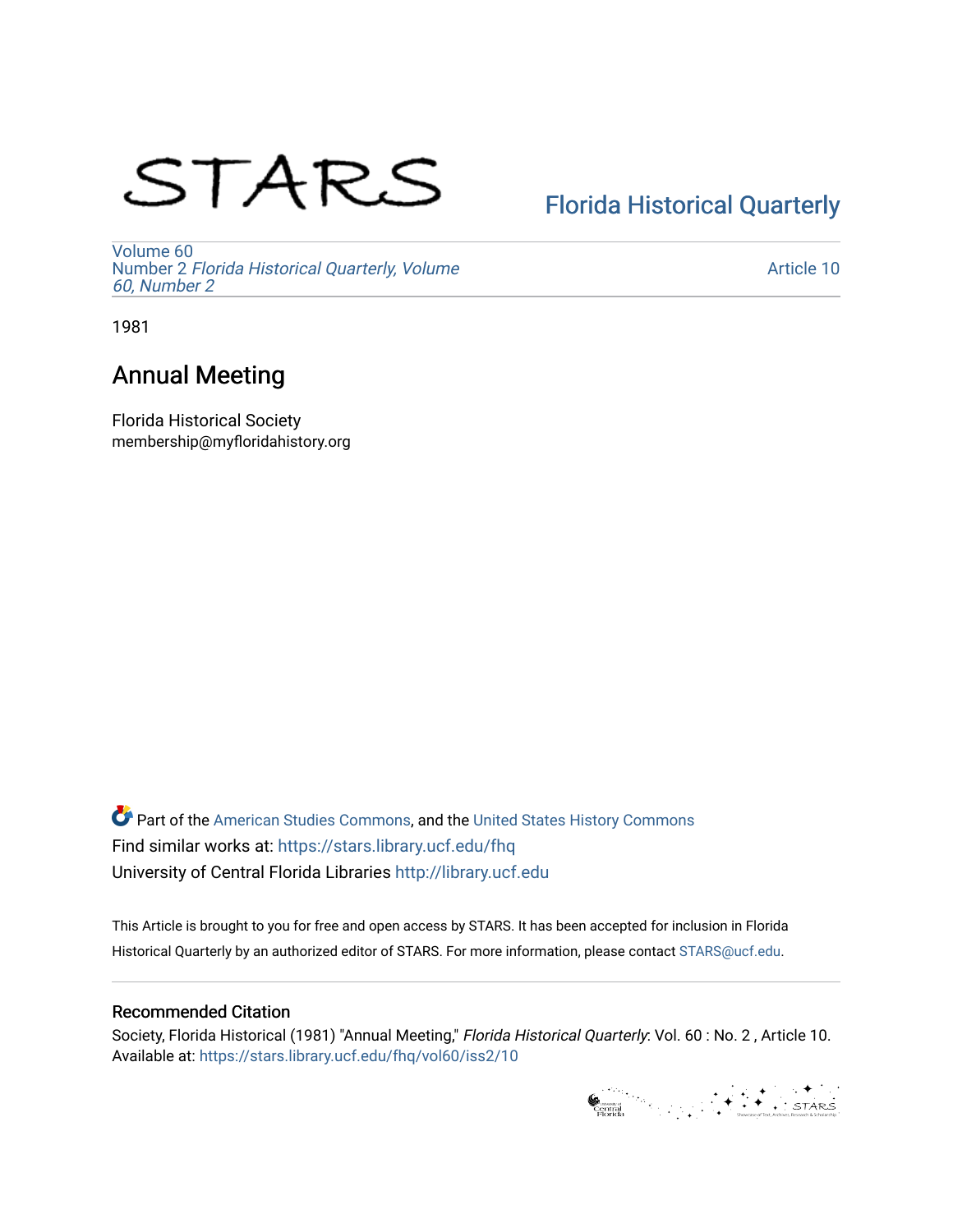#### Society: Annual Meeting

250 FLORIDA HISTORICAL QUARTERLY

#### SEVENTY-NINTH MEETING

#### PROCEEDINGS OF THE SEVENTH-NINTH MEETING OF THE FLORIDA HISTORICAL SOCIETY AND FLORIDA HISTORICAL CONFEDERATION WORKSHOP 1981

#### PROGRAM

Thursday, April 30

#### FLORIDA HISTORICAL CONFEDERATION Committee Meeting, 10:00 A.M.

FLORIDA HISTORICAL CONFEDERATION Registration: Heritage Park Largo, Florida

> Afternoon Session Conservation Workshops:

- Paper: Isabel B. Kirkwood, Tallahassee Restoration Preservationist, Florida State Archives
- Textiles: Phyllis Kathryn Guy, Palm Beach Curatorial Assistant, The Henry Morrison Flagler Museum
- Photographs: Rebecca S. Smith, Miami Librarian, Historical Museum of Southern Florida
- Furnishings: Dr. Susan Reiling, Miami former Curator of Collections, Vizcaya Museum

Evening Session

Bayfront Concourse St. Petersburg, Florida

*"Tell Us About Your Society"*

Chair: Mrs. Chris LaRoche, Niceville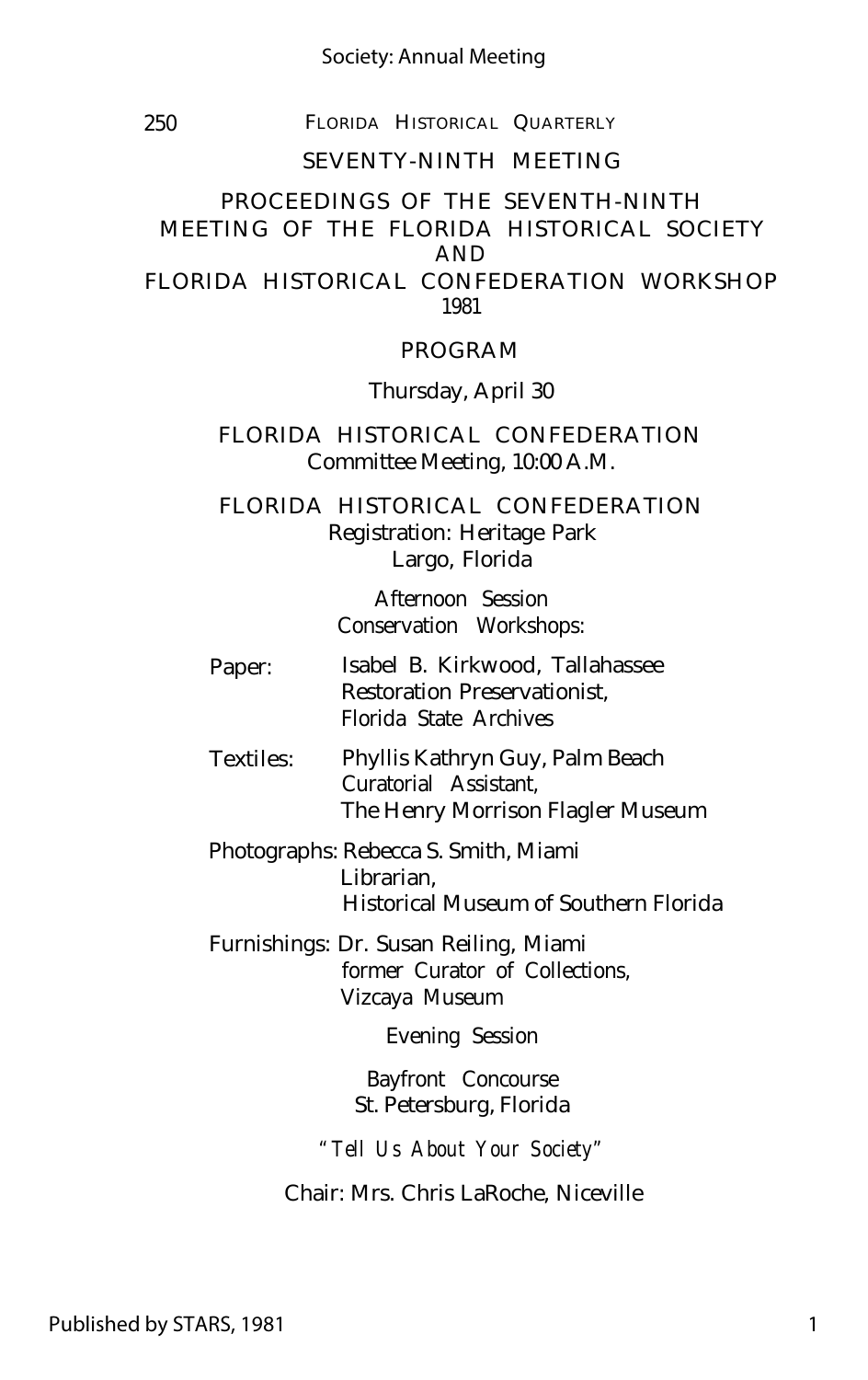FLORIDA HISTORICAL SOCIETY MEETING OF THE BOARD

Friday, May 1

FLORIDA HISTORICAL SOCIETY: Registration Bayfront Concourse St. Petersburg, Florida

Morning Session

#### FLORIDA HISTORICAL CONFEDERATION SESSION:

*"Programs and Activities on the Environment for your Society"* Wit Ostrenko, Miami Director of Education, Historical Museum of Southern Florida

FLORIDA HISTORICAL SOCIETY SESSIONS:

Session I: *"Ecology and Environment of Florida"*

WELCOME: Mayor Corinne Freeman Chair: John K. Mahon, President, Florida Historical Society

Tom Ankerson, Cape Canaveral Environmental Specialist, Stottler, Stagg & Associates *"Coping with the Growth Explosion: The Institutionalization of Environmentalism in Florida, 1970-1975"*

> Catherine Puckett, Gainesville University of Florida *"Images of the Suwannee River"*

Comment: Nelson Manfred Blake Professor Emeritus of History, Syracuse University

Afternoon Session

Session II: *"Living with Florida Environment"* Chair: Thelma Peters, Miami

> George E. Buker, Jacksonville Jacksonville University

https://stars.library.ucf.edu/fhq/vol60/iss2/10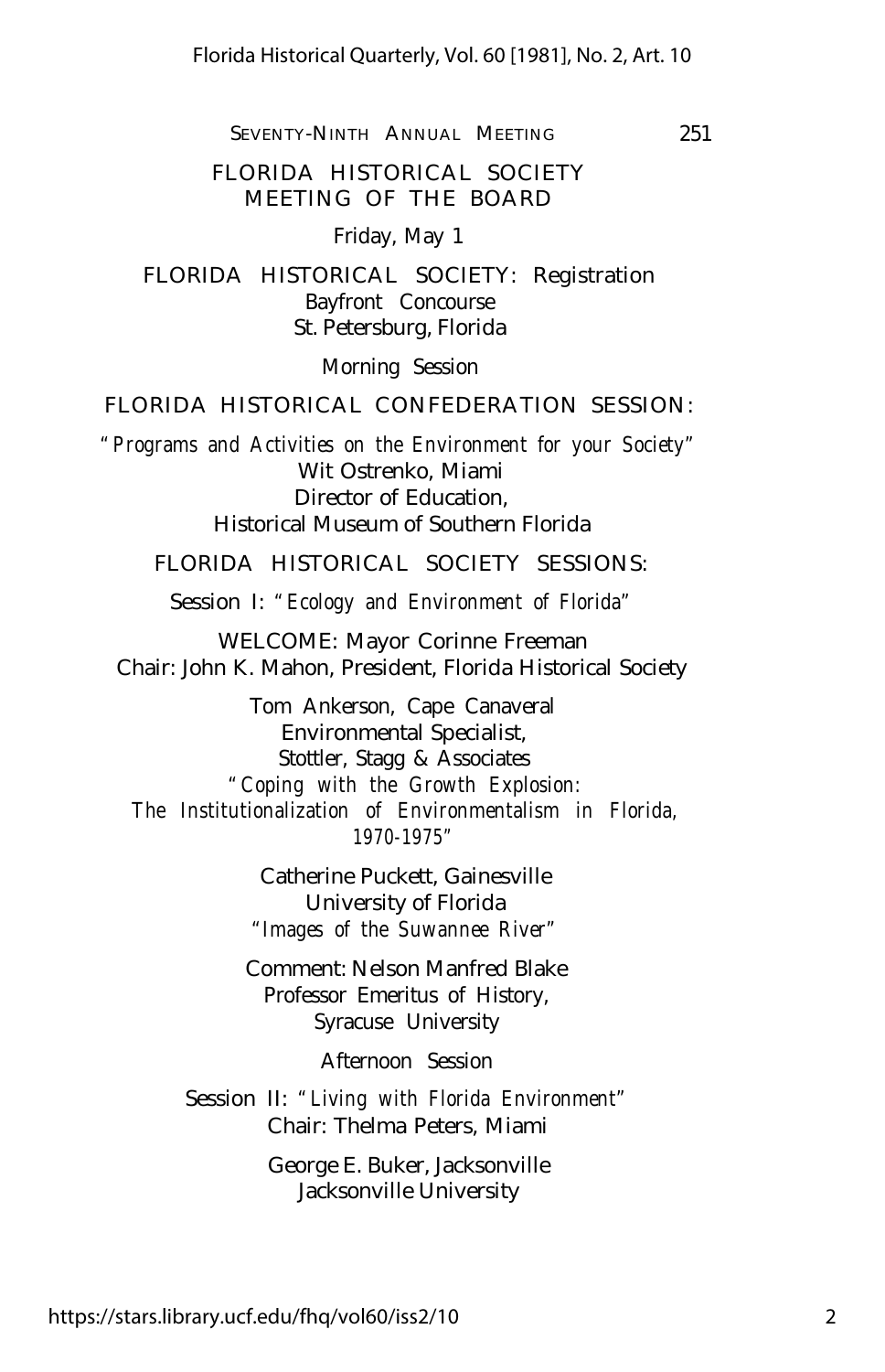#### Society: Annual Meeting

252 FLORIDA HISTORICAL QUARTERLY

*"'Engineers vs Florida's Green Menace"*

Daniel T. Hobby, Fort Lauderdale Fort Lauderdale Historical Society *"Adaptation to Florida's Environment: Living with Hurricanes"*

> Comment: Augustus M. Burns III, Gainesville University of Florida

> > Evening Program

Reception: St. Petersburg Fine Arts Museum Film Presentation— "History of St. Petersburg" Sponsored by: St. Petersburg Historical Society Bayfront Concourse St. Petersburg, Florida

> Saturday, May 2 Morning Session

Session III: *"A Cultural Resource Management Report"* Chair: L. Ross Morrell, Tallahassee Director: Division of Archives, History and Records Management, State of Florida

Jim Miller, Tallahassee Principal: Cultural Resource Management, Inc. *"An Introduction to and Background for the Cultural Resource Management Report"*

Mildred Fryman, Tallahassee Consulting Historian *"The Role of the Historian in the CRM Process"*

John Griffin, St. Augustine Research Archeologist *"The Role of the Archeologist in the CRM Process"*

Comment: Herschel E. Shepard, Jacksonville Shepard Associates

LUNCH and ANNUAL BUSINESS MEETING OF THE SOCIETY

> 12:00 noon Bayfront Concourse

3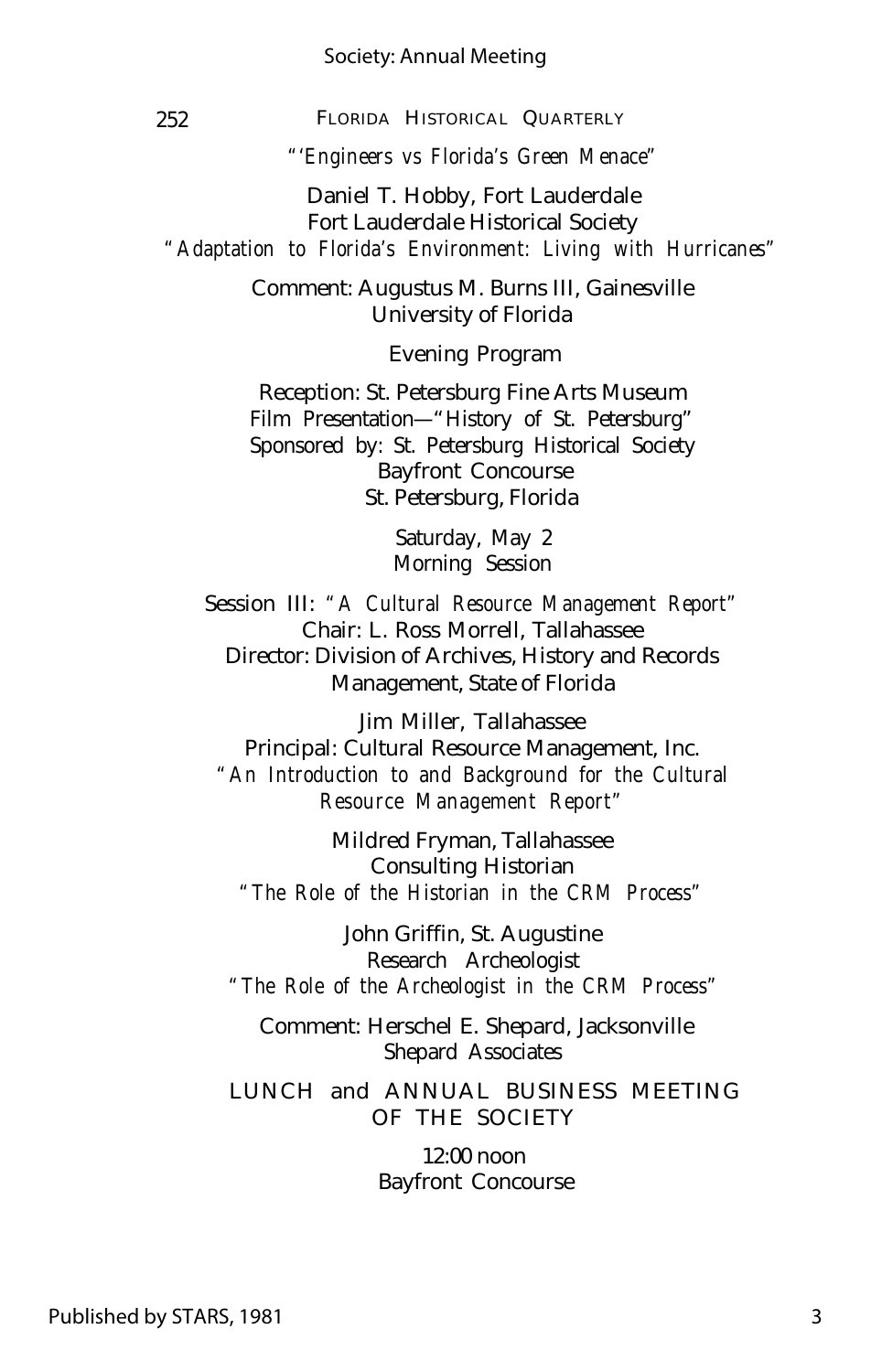253

#### SEVENTY-NINTH ANNUAL MEETING

St. Petersburg, Florida Bus Tour to Heritage Park, Largo

RECEPTION and BANQUET Bayfront Concourse St. Petersburg, Florida Presiding: John K. Mahon, President Florida Historical Society Music about Florida and Its Environment by: Dale and Linda Crider

Presentation of Awards

Arthur W. Thompson Memorial Award in Florida History Presented by Lucius Ellsworth to Thomas Graham

> Rembert W. Patrick Memorial Book Award Presented by William M. Goza to Nelson Blake

Charlton W. Tebeau Junior Book Award Presented by Charlton W. Tebeau to Ben East

American Association for State and Local History Awards Presented by Linda V. Ellsworth, Historic Pensacola Preservation Board, to Dena Snodgrass, Jacksonville Hampton Dunn, Tampa Samuel Proctor, Florida Bicentennial Commission

#### MINUTES OF THE BOARD MEETING

Dr. John K. Mahon, president of the Florida Historical Society, called the annual meeting of the board of directors of the Florida Historical Society to order at 8:20 p.m., April 30, 1981, at the Bayfront Concourse Hotel, St. Petersburg, Florida. Present were William R. Adams, Paul E. Camp, Linda V. Ellsworth, Mildred L. Fryman, Paul S. George, Thomas Graham, Hayes L. Kennedy, W. Sperry Lee, Eugene Lyon, Randy Nimnicht, Vernon Peeples, Olive D. Peterson, Jerrell H. Shofner, Paul W. Wehr, Glenn Westfall, and Linda K. Williams. Also attending were William M. Goza (resolutions committee), and Nancy Dilley of the Society staff. Thomas Greenhaw, E. Ashby Hammond, Wright Langley, Thomas Mickler, and Samuel Proctor were absent.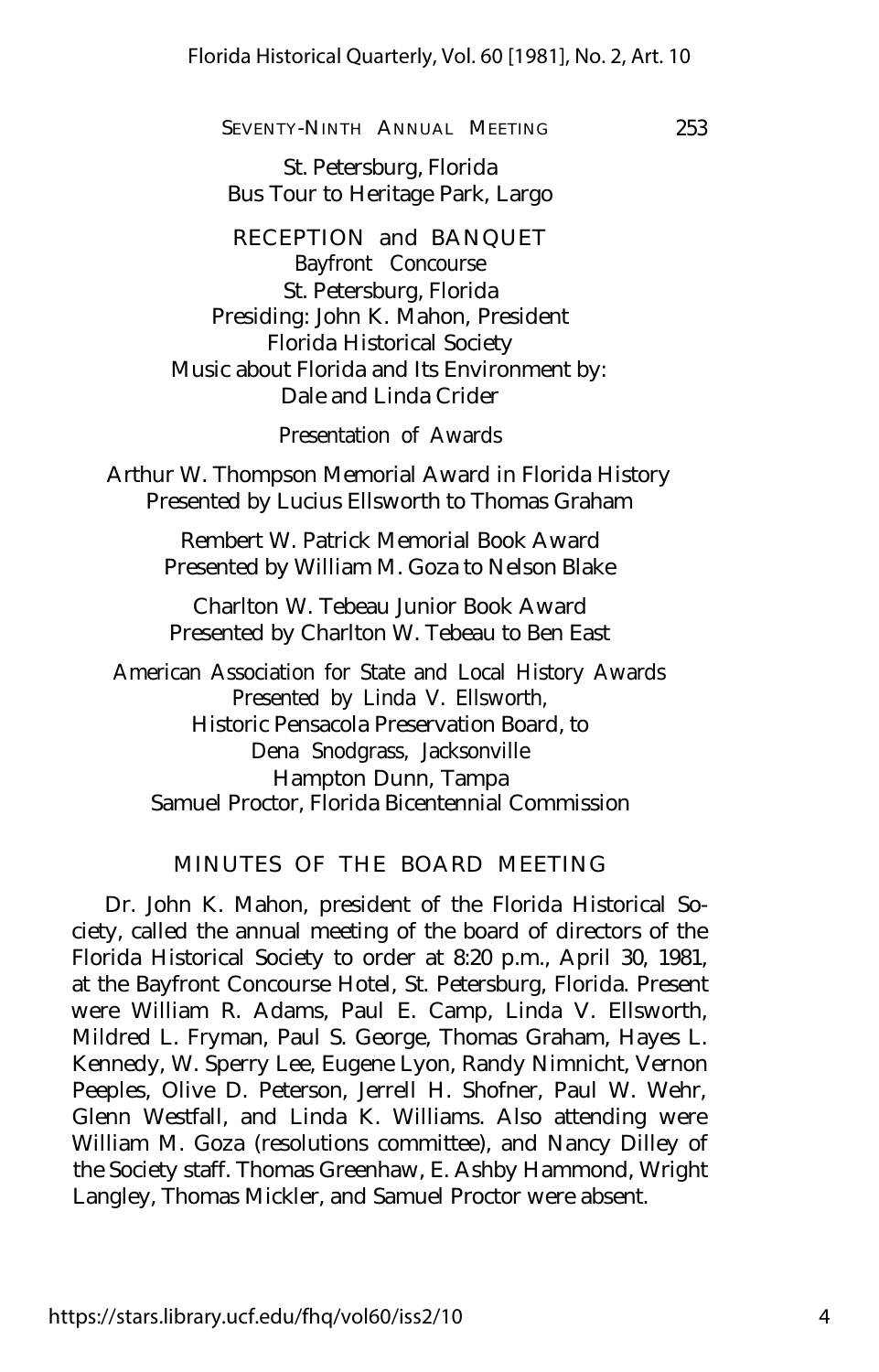The board unanimously approved the minutes of the December 6, 1980, diretcors' meeting in Tampa, as they were published in the *Florida Historical Quarterly,* LIX (April 1980), 526-31.

Paul Camp, executive secretary, presented the financial report for the period from January 1, 1981, through March 31, 1981. This report lists the Society's total assets as of March 31, 1981, as \$74,332.67, representing an increase of \$6,197.89 since December 31, 1980, and an increase of \$8,494.45 since the report to the membership at the 1980 annual meeting. Income from membership for the first quarter of 1981 was \$5,417; receipts from sales, interest, and dividends brought the total income for this period to \$9,402.74. Disbursements over the same period totaled \$3,740.65. Major expenses included the printing, mailing, and other publication costs for the *Florida Historical Quarterly* and office and administrative expenses. There was surplus of \$5,662.09 as of March 31, 1981. Mr. Camp noted that income and expenditures for the first quarter of 1981 were within budget estimates as prepared for the current fiscal year and as presented at the December 1980 board meeting. Hayes L. Kennedy moved that the board approve the financial report, and the motion carried.

A report on the *Florida Historical Quarterly* prepared by Dr. Samuel Proctor, editor, was presented to the board by Dr. Jerrell Shofner. Volume LIX (July 1980-April 1981) of the *Quarterly* contained nineteen articles and 174 book reviews and notes. While the quantity of articles submitted for consideration for publication has increased, the quality of these articles continues to be a matter of concern to the editor. Often they have not been researched thoroughly, and the quality of the writing is not satisfactory. He urged the directors to encourage the submission of more articles of high quality to the journal. The report expressed appreciation for the continued excellent services of the E. O. Painter Printing Company in producing the *Quarterly,* and the help and cooperation of his board of editors.

A report on the *Florida History Newsletter* prepared by Dr. Thomas Greenhaw, editor, also was presented by Dr. Shofner. The new format recently adopted for the *Newsletter* has proven satisfactory. The smaller size conforms visually to that of the *Quarterly,* the cost of production has been reduced, and increased flexibility in planning its contents has been achieved.

Randy Nimnicht brought to the board's attention questions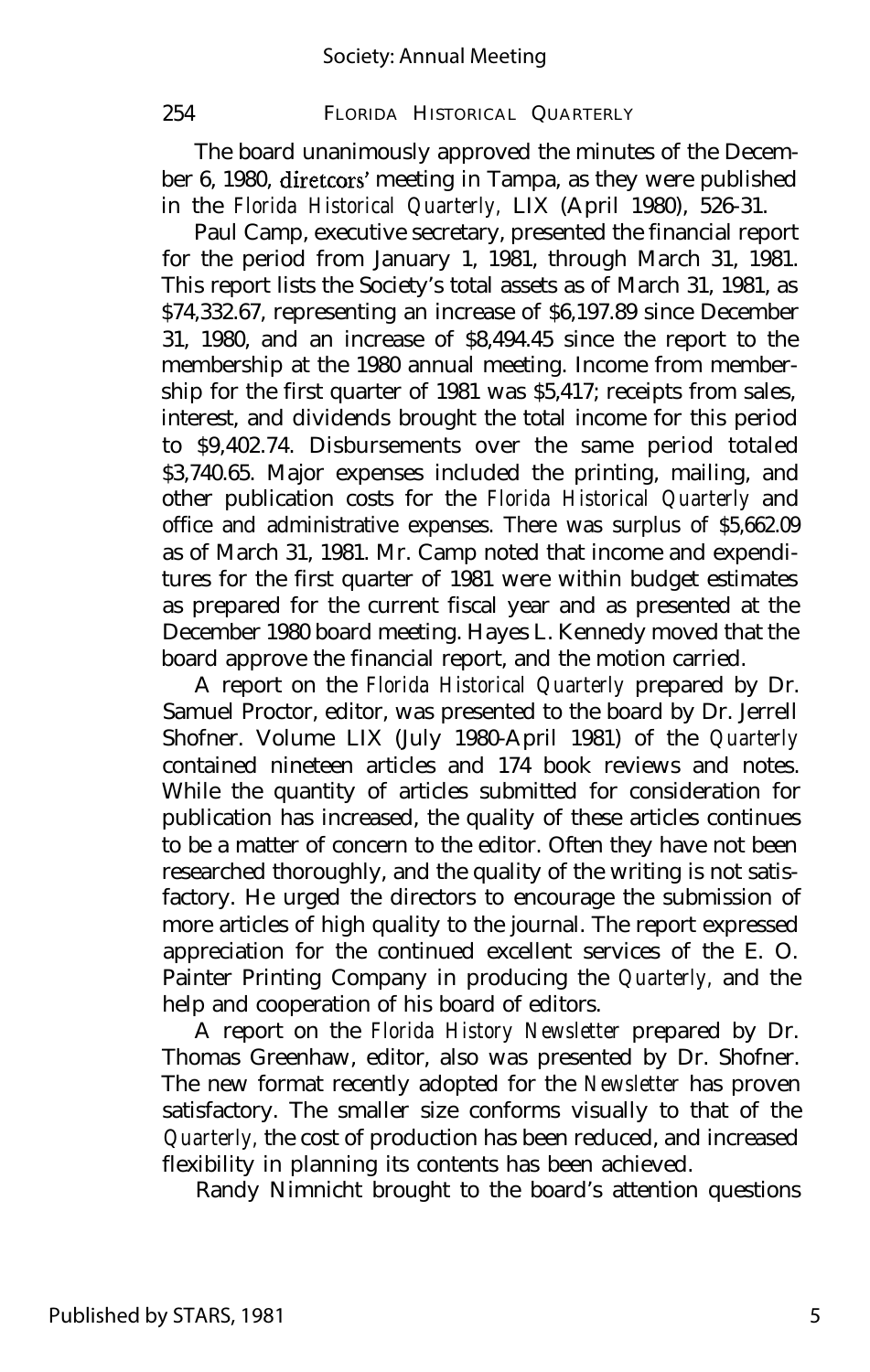raised by a Society member regarding the publication in the *Quarterly* of book reviews and book notes not directly related to Florida history. The board discussed increasing the appeal of the journal and the possibility of publishing a note outlining the *Quarterly's* policy on these matters. Dr. Mahon appointed a committee consisting of Randy Nimnicht, Lucius Ellsworth, and Eugene Lyon to formulate and present to the board at its December 1981 meeting a recommendation regarding the publication in the *Florida Historical Quarterly* of an appropriate editorial policy statement.

Linda K. Williams, president of the Florida Historical Confederation, reported on the April 30, 1981 meeting of the Confederation board of directors and on the Confederation workshops in progress at Heritage Park, Largo, and the Bayfront Concourse Hotel, St. Petersburg. In response to suggestions made by the Society's directors at their December 1980 meeting, the Confederation board is considering an award or a number of awards to be given to local historical societies or museums in recognition of excellence in promoting community and state history. Reports on the results of these deliberations will be approved later. Dr. Mahon, on behalf of the board, congratulated Ms. Williams on the organization and outcome of the current Confederation workshops.

Linda Ellsworth reported that the inventory committee is continuing its locating and cataloging of the Society's historical and art objects.

Hayes L. Kennedy reported on behalf of the finance committee. Dividends accumulated for the last quarter of 1980 from the investment of \$40,000 of Society assets in money market funds totaled \$1,613; dividends paid for the first quarter of 1981 amount to \$1,766. In the fourteen months during which Society funds have been invested in this manner, an increase totaling \$6,576 (reinvested in shares) has accumulated at an annualized yield of 14.09 per cent. The finance committee recommended that no additional Society funds be transferred to money market funds at this time.

Dr. Mahon reported on behalf of the nominating committee: Jane Dysart, chair; George E. Buker; Thelma Peters; Milton Jones; and Robert Harris. The following slate of new directors will be recommended to the Society membership at its May 2,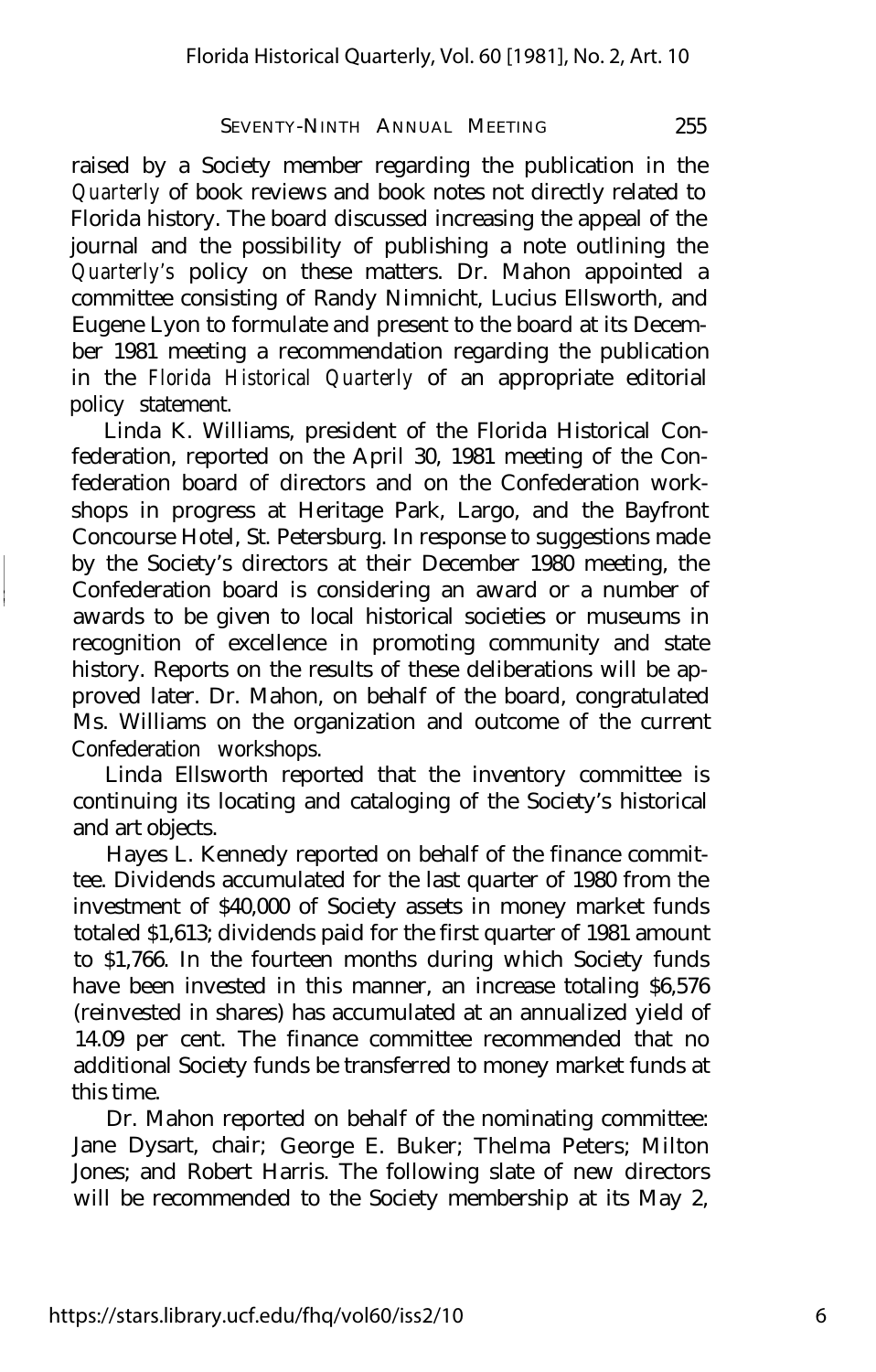1981, business meeting: District 2, Kendrick Ford, Largo, and Ernest Hall, Fort Myers; District 3, Samuel J. Boldrick, Miami; District 4, Marjorie Patterson, Fort Lauderdale; and at-large, Peter D. Klingman, Daytona Beach. Dr. Mahon appointed the following persons as members of the nominating committee for 1981-1982: Glen Dill, New Port Richey, and Mildred Fryman, Talahassee, co-chairs; James W. Covington, Tampa; Mrs. John D. Ware, Tampa; and Arva Moore Parks, Miami.

Dr. Paul George, chair of the membership committee, reported that the Society's membership level had remained steady during the last six months. Membership at the time of the meeting totaled 1,591 as compared to 1,583 December 3, 1980. A letter to current membership mailed in January 1981 by President Mahon generated some new members; but the loss of members continues to affect the overall membership situation.

Dr. Lucius Ellsworth reported on the activities of the junior historian committee. A successful History Fair for 2,000 fourth and fifth-grade students was held in Orange County in February 1981, under the supervision of Dr. Paul Wehr of the University of Central Florida. A report of this activity was published in the *Florida History Newsletter,* VII (March 1981). Orange County plans to repeat and expand the fair in 1982 to include sixthgrade students also. Dr. Ellsworth recommended that the board commend the work of Dr. Wehr, and the board adopted this recommendation. Dr. Ellsworth moved also that the board endorse the six History Fairs to be scheduled for 1982 for which planning is underway— Alachua, Escambia, Orange, St. Lucie, Volusia, and possibly Seminole counties. An increase in funds for these activities may be needed. The board approved this motion. Dr. Ellsworth then moved that the editors of the *Florida History Newsletter* and the *Florida Historical Quarterly* be asked to publish the names of all History Fair prize winners and their sponsoring teachers.

Dr. Mahon reported on the work of June Hurley Young who is preparing a series of biographical vignettes of early Floridians, a project being funded by the Florida Endowment for the Humanities. The Society, in its role as sponsor, is providing guidance for Young on the content of these sketches. Dr. Mahon also reported that the Society received in February 1981, a request from the Florida Endowment for the Humanities for as-

Published by STARS, 1981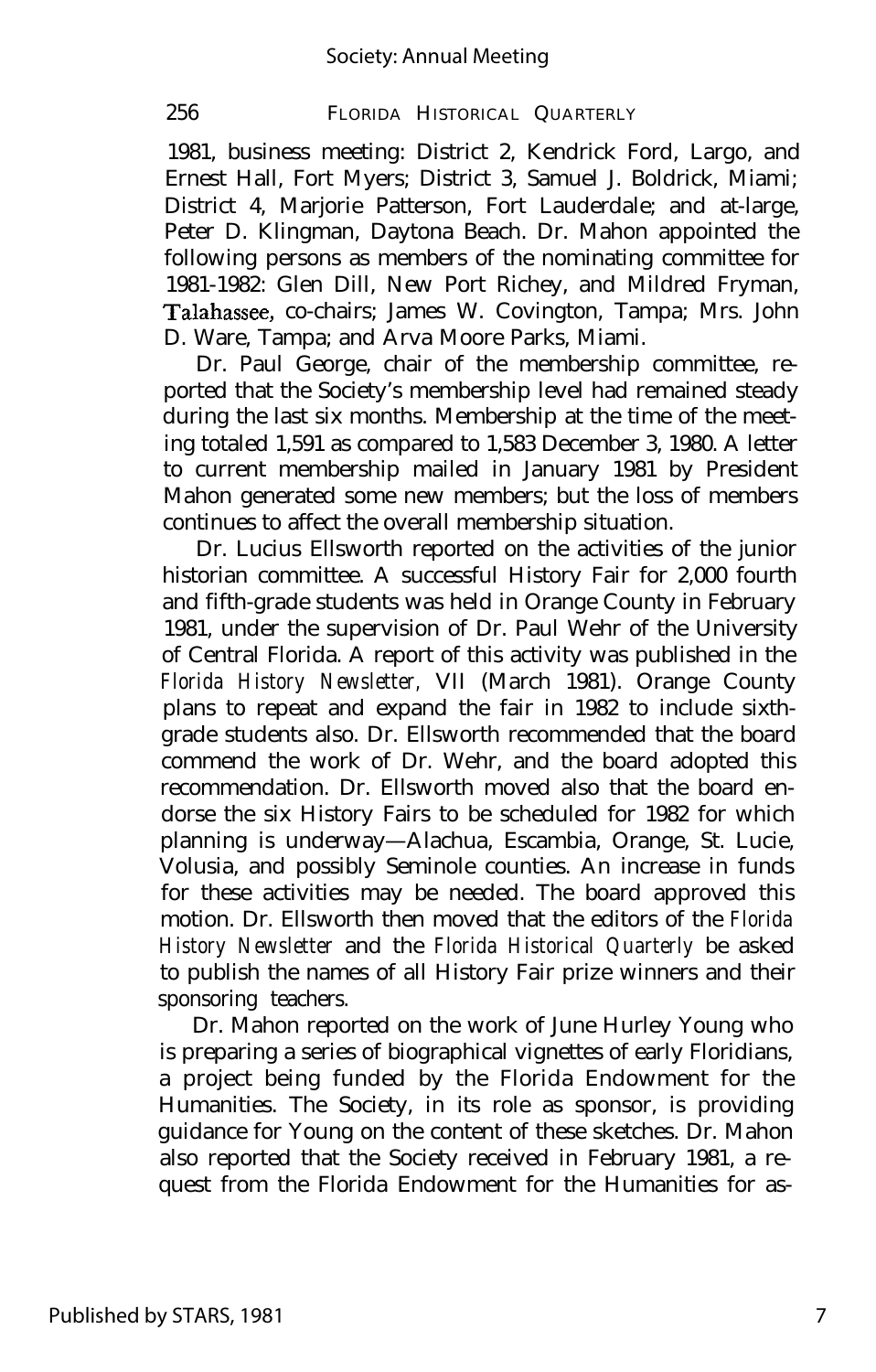sistance in reviewing proposed history-oriented projects. The board recommended that the Society continue its past policy of suggesting the names of qualified persons.

The 1982 annual meeting will be held in Fort Lauderdale, Florida, on May 6-8. Dr. Mahon announced the following program committee: Jane Dysart, University of West Florida, chair; Bettye Smith, Sanford; and Ada Coates Williams, Fort Pierce. The program will focus on the role and activities of women in Florida history.

Dr. Mahon noted the recent death of Miss Margaret Chapman, former executive secretary of the Florida Historical Society. Mr. Nimnicht moved that a bookplate commemorating Miss Chapman be inserted in all books purchased for the Society's library during this fiscal year, and that a notice be published in the *Quarterly* asking for contributions for a special memorial fund to supplement the purchase of books for the Society's collection. The board unanimously approved these motions.

Dr. Mahon reported that he has taken the following actions since December 1980: written to pertinent authorities supporting the inclusion of fifty-one miles of the Suwannee River in Florida's Outstanding Waters Program; commended Senator Lawton Childs and Congressman Don Fuqua for their opposition to proposed mining activities in the Osceola National Forest; and expressed objections to drainage activities threatening the Florida black bear in the Pinhook Swamp area. He will express similar objections to drainage activities in the Santa Fe River region which would affect that river adversely. Dr. Mahon also requested that Ken Mulder, president of the Tampa Bay Historical Society, address the 1981 business meeting of the Society on membership solicitation activities.

The board approved the drafting by the resolution committee, chaired by William M. Goza, of resolutions to be presented to Society members at the business meeting on May 2, 1981 on the following topics: commemoration of the death of Miss Margaret Chapman and other Society members during the past year; support of efforts to continue preservation of the historic Union Bank building, Tallahassee; protestations to actions on the Federal level inhibiting the growth and threatening the survival of historic preservation activities, historical museums and societies, the Institute of Museum Services, the National Historical Pub-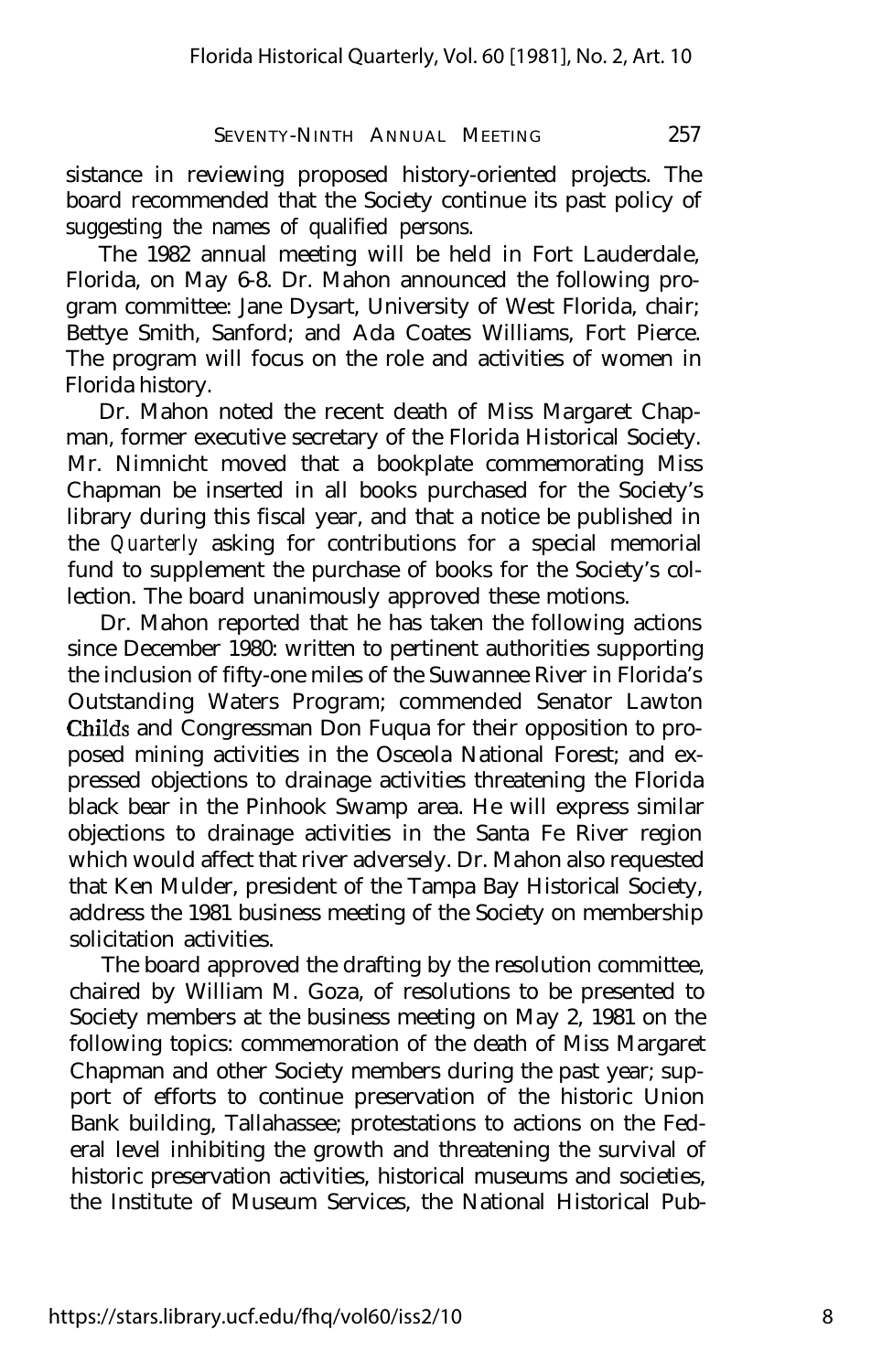lications and Records Commission, and other such federallyfunded activities relating to history.

Mr. Camp asked the board for an amendment of the by-laws and charter of the Society to accommodate certain formalities relating to obtaining a sales tax exemption. Mr. Nimnicht moved that the Society's membership be asked at the May 2, 1981 business meeting to approve the insertion in both the by-laws and charter of the Society of a statement mandating that, should the Florida Historical Society cease to exist, its assets would pass to another organization with similar goals. The board approved this motion.

Dr. Ellsworth reported the offer by KBS Systems, Inc., Ormond Beach (convention planners), to work with the Society's local arrangements committees in future in order to facilitate annual meetings. There would be no charge to the Society for such services other than the costs of providing mailing labels. Dr. Shofner moved that the board notify the president of the host organizations for the 1983 annual meeting of the Society (to be held in Daytona Beach) of the availability of this service. This motion passed.

The board discussed various ways to increase membership, visibility, and the effectiveness of the Society. Current activities include the sponsorship of history fairs; sponsorship of the June Hurley Young biographies series; and the distribution of Society promotional leaflets at the Florida Division of Parks and Recreation's historic sites and museums and at all official Florida Welcome Stations. There is also active involvement by members and officers in a variety of other activities aimed at increasing the Society's impact in Florida.

Mr. Nimnicht moved the expenditure of \$600 for public relations purposes to be spent at the discretion of the president and executive secretary. The president will report to the directors at their December 1981 meeting on the results obtained through such efforts so that these methods can be evaluated for future use. This motion was passed by the board. Ms. Ellsworth agreed to canvass other state historical societies of similar size and organizational structure about membership and promotional activities in order to learn how the Florida Historical Society compares with such groups and how it can profit from their experiences. This information will be presented to the board at its December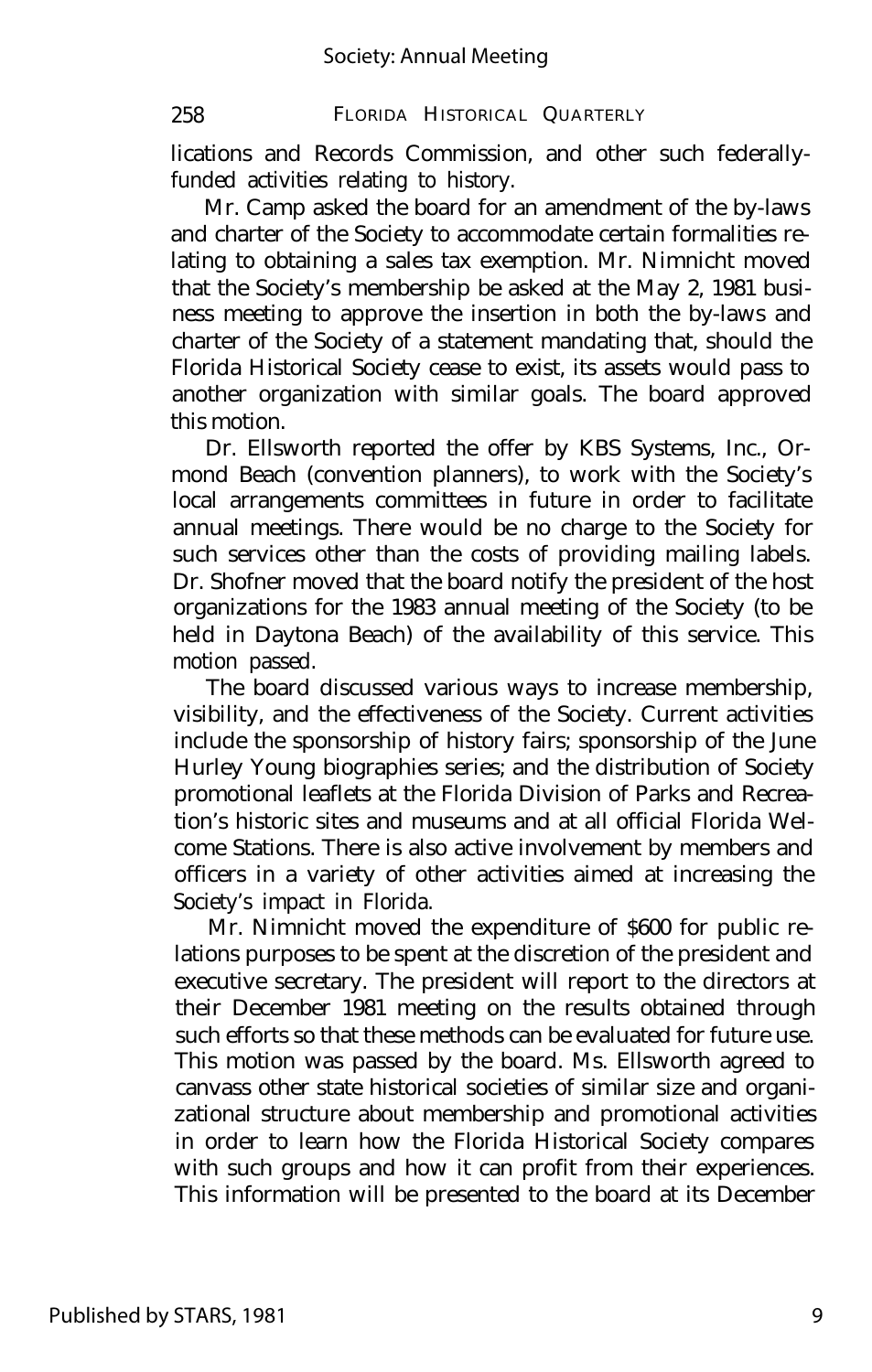1981 meeting, and will be used as the basis for continued discussions by the directors on such matters. Dr. Ellsworth proposed that a questionnaire be drafted which would poll the membership on its perceptions of current and future services and programs of the Society. The board asked Dr. Ellsworth to draw up a sample questionnaire for its consideration at the December 1981 directors meeting.

The Arthur W. Thompson Memorial Prize in Florida History for the best article to appear in Volume LIX of the *Florida Historical Quarterly* will be awarded to Thomas Graham, Flagler College, St. Augustine, for "Charles H. Jones: Florida's Gilded Age Editor-Politician," which appeared in the July 1980 issue. Members of the committee were David Colburn, University of Florida; Robert L. Hall, Tallahassee; and Paul Camp, Florida Historical Society, Tampa. The Rembert W. Patrick Memorial Book Award for the best book on Florida history will go to Nelson M. Blake, Deerfield Beach, Florida, for *Land Into Water— Water Into Land.* The Patrick committee included Paul S. George, Miami; John W. Griffin, St. Augustine; and Julia F. Smith, Georgia Southern College, Statesboro, Georgia. The Charlton W. Tebeau Junior Book Award will be received by Ben East, Holly, Michigan, for his book *Danger In The Air.* Committee members were Georgine J. Mickler, Chuluota, Florida; Linda K. Williams, Historical Association of Southern Florida, Miami; and Patricia R. Wickman, Florida State Museum, Gainesville.

The meeting was adjourned at 11:00 p.m.

#### *Minutes of the Business Meeting*

Dr. John Mahon, president, called the annual business meeting of the Florida Historical Society to order on Saturday, May 2, 1981, at 12:45 p.m., at the Bayfront Concourse Hotel in St. Petersburg, Florida. Past presidents of the Society in attendance were introduced. They included Dr. Thelma Peters, Miami; Milton Jones, Clearwater; William Goza, Gainsville and Madison; Dr. Charlton Tebeau, professor emeritus, University of Miami; and Dr. Frank Sessa, Orlando. Dr. Mahon thanked Mrs. Pauline Carter, Largo Garden Club, for the luncheon and banquet floral arrangements, and the local arrangements committee mem-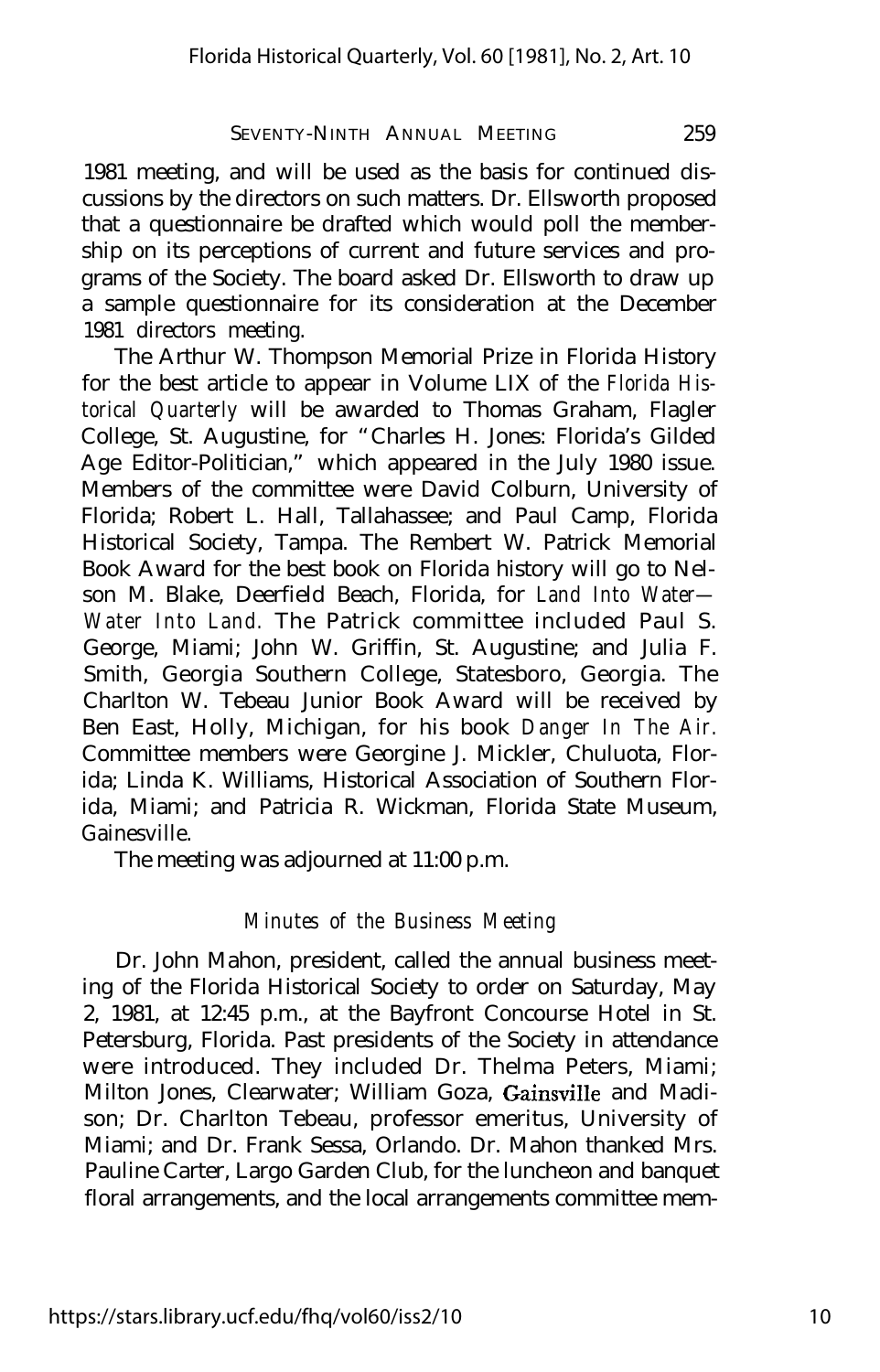bers: Mr. and Mrs. Milton Jones, Jr., Mrs. Kenrick Ford, Hayes Kennedy, Everett Linhart, Millicent Seymour, and Don Williams. Dr. Mahon also thanked members of the board of directors whose terms expired with this meeting for their help and support: Hayes Kennedy, Vernon Peeples, Wright Langley, Thomas Mickler, and Dr. E. Ashby Hammond. Thanks were also extended to O. C. Peterson for constructing the two wooden exhibit stands displayed in the meeting room during the conference. The stands were presented by Mr. Peterson for the exhibit program.

Paul Camp, executive secretary, gave a report on the Society's financial status. Current assets include \$27,630.37 in checking and savings accounts. The sum of \$40,000 that was invested in the money market funds in February 1980, has yielded \$6,576 in dividends. Current total Society assets are \$74,332.67.

Mr. Camp recommended that the membership accept an amendment both to the charter and by-laws to the effect that if the Florida Historical Society should cease to exist, its assets would pass to a similar organization with similar goals. Such a statement is needed as a requisite for the Society to apply for sales tax exemption. This action was unanimously approved by the membership.

Dr. Mahon, on behalf of the Society, thanked the finance committee— William Goza, Milton Jones, and Hayes Kennedy for its activities during the past year.

Dr. Jane Dysart, chair of the nominating committee, which included Dr. George E. Buker, Dr. Thelma Peters, and Dr. Robert Harris, recommended the following slate of directors to the membership: district 2; Kendrick Ford of Largo, and Ernest Hall of Fort Myers, to fill positions being vacated by Hayes Kennedy and Vernon Peeples; district 3, Sam Boldrick of Miami, to replace Wright Langley; district 4, Marjorie Patterson of Fort Lauderdale, replacing Thomas Mickler; and at large: Dr. Peter D. Klingman, Daytona Beach, to replace Dr. E. Ashby Hammond. There were no nominations from the floor, and the membership unanimously approved the slate.

Dr. Lucius Ellsworth reported on behalf of the junior historian committee on the progress of the Junior History Fairs projects. The board of directors in 1979-1980 authorized a pilot History Fair to interest more people in Florida history, to encourage the love and study of history among young people, and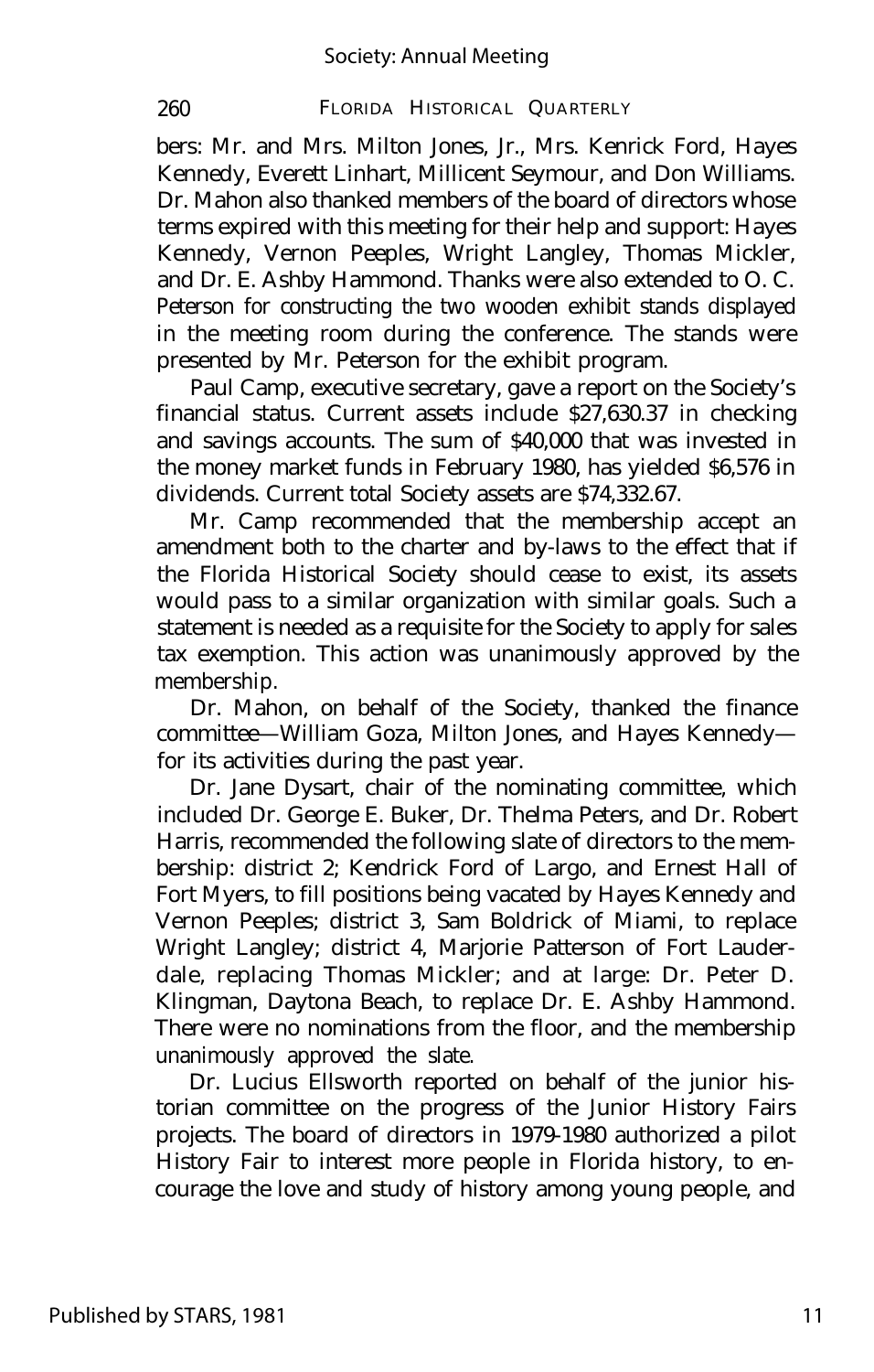to increase the visibility of the Florida Historical Society among the adult community. Under the leadership of Dr. Paul Wehr, the first project was organized for fourth and fifth graders in Orange County. This fair proved very successful and will be expanded next year to include sixth graders. Five other fairs will be undertaken in 1981-1982: Alachua County, organized by Patricia R. Wickman and Dr. E. Ashby Hammond; Escambia County, organized by Dr. Jane Dysart and Linda Ellsworth; St. Lucie County, organized by Mr. and Mrs. O. C. Peterson and a supporting committee of fifteen persons; and Volusia County, organized by Dr. Peter D. Klingman. There may be a fair also in Seminole County, organized by Dr. Paul Wehr and Bettye Smith. Dr. Ellsworth expressed the hope that this program will continue to expand, and he solicited new proposals for future fairs in other portions of the state.

Randy Nimnicht reported on the *Florida Historical Quarterly* on behalf of Dr. Samuel Proctor, editor. All issues of Volume LIX of the journal were mailed on schedule. The editor acknowledged in his report the cooperation of his editorial assistant, David Lawrence, and the support of his editorial board: Dr. J. Leitch Wright, Florida State University; Dr. John Mahon, University of Florida; Dr. Herbert J. Doherty, Jr., University of Florida; Dr. Jerrell Shofner, University of Central Florida; Dr. Michael Gannon, University of Florida; and Dr. Charlton W. Tebeau, emeritus, University of Miami. The editor expressed his appreciation to others who facilitated the responsibilities of editing and publishing the journal, including Joan Morris of the State Photographic Archives who supplied many of the pictures which appeared in the *Quarterly,* and the staff of the P. K. Yonge Library of Florida History, University of Florida. Dr. Proctor expressed special gratitude to Mr. Dick Johnston of E. O. Painter Printing Company, who has published the journal since July 1969, for his cooperation and support. On behalf of the Society, the editor thanked the University of Florida and Florida State Museum for their support of the publication of the *Quarterly.* The editor urged the submission from the membership of articles dealing with all aspects of Florida history. The *Quarterly* also is interested in publishing reviews of all books (new or reprints), booklets, monographs, pamphlets, etc., dealing with any aspect of Florida history.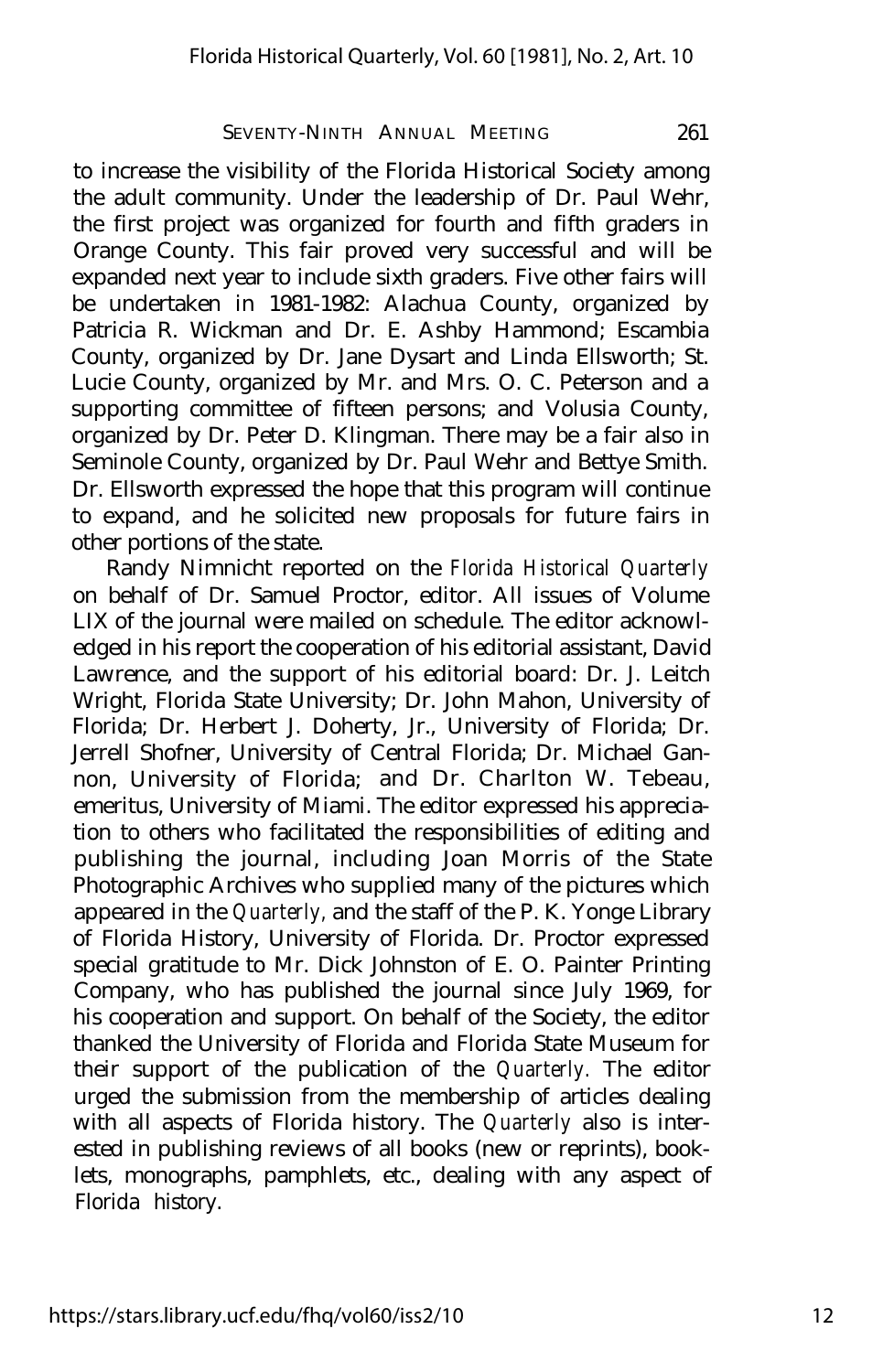Dr. Mahon presented the program committee for the next annual meeting, which will be held in Fort Lauderdale on May 6-8: Bettye Smith, Sanford; Dr. Jane Dysart, Pensacola; and Mrs. Ada Coates Williams, Fort Pierce. The topic for next year's sessions will be "Women in Florida History," He also announced that the nominating committee for next year will include: Glen Dill, New Port Richey, and Mildred Fryman, Tallahassee, cochairs; James Covington, Tampa; Mrs. John D. Ware, Tampa; and Arva Moore Parks, Miami.

Mr. William Goza presented a check for \$1,000 from the Wentworth Foundation, Inc., to President Mahon for support of the *Florida Historical Quarterly.* Dr. Mahon expressed thanks to Mr. Goza and the Foundation for its continuing support of the Society and all of its activities.

Mr. Goza as chairman of the resolutions committee presented the following resolutions which were unanimously approved by the membership:

BE IT RESOLVED, that the Florida Historical Society deeply regrets the loss by death of Miss Margaret Chapman. Miss Chapman, a North Carolinian by birth and holder of a master's degree in library science from the University of North Carolina at Chapel Hill, died at Tampa, Florida, on March 28, 1981. She had served as librarian at the University of Florida for the P. K. Yonge Library of Florida History, and as special collections librarian at the University of South Florida, where she also acted as executive secretary for the Florida Historical Society until her retirement in 1970. She then served as librarian at Queens College, Charlotte, North Carolina. Her death is noted with regret by the Society which she also served so well and faithfully.

BE IT FURTHER RESOLVED, that the Society also notes with regret and a sense of loss the death of the following members since the last meeting:

> Mrs. Lucy Haughton, Jacksonville Ms. Johnnie V. Judy, Sanford Mrs. F. R. Weedon, Chapel, North Carolina Mr. Rufus C. Wysong, Lake Panasoffkee

BE IT FURTHER RESOLVED, that the Society extend special appreciation to Linda Ellsworth and Peter Klingman who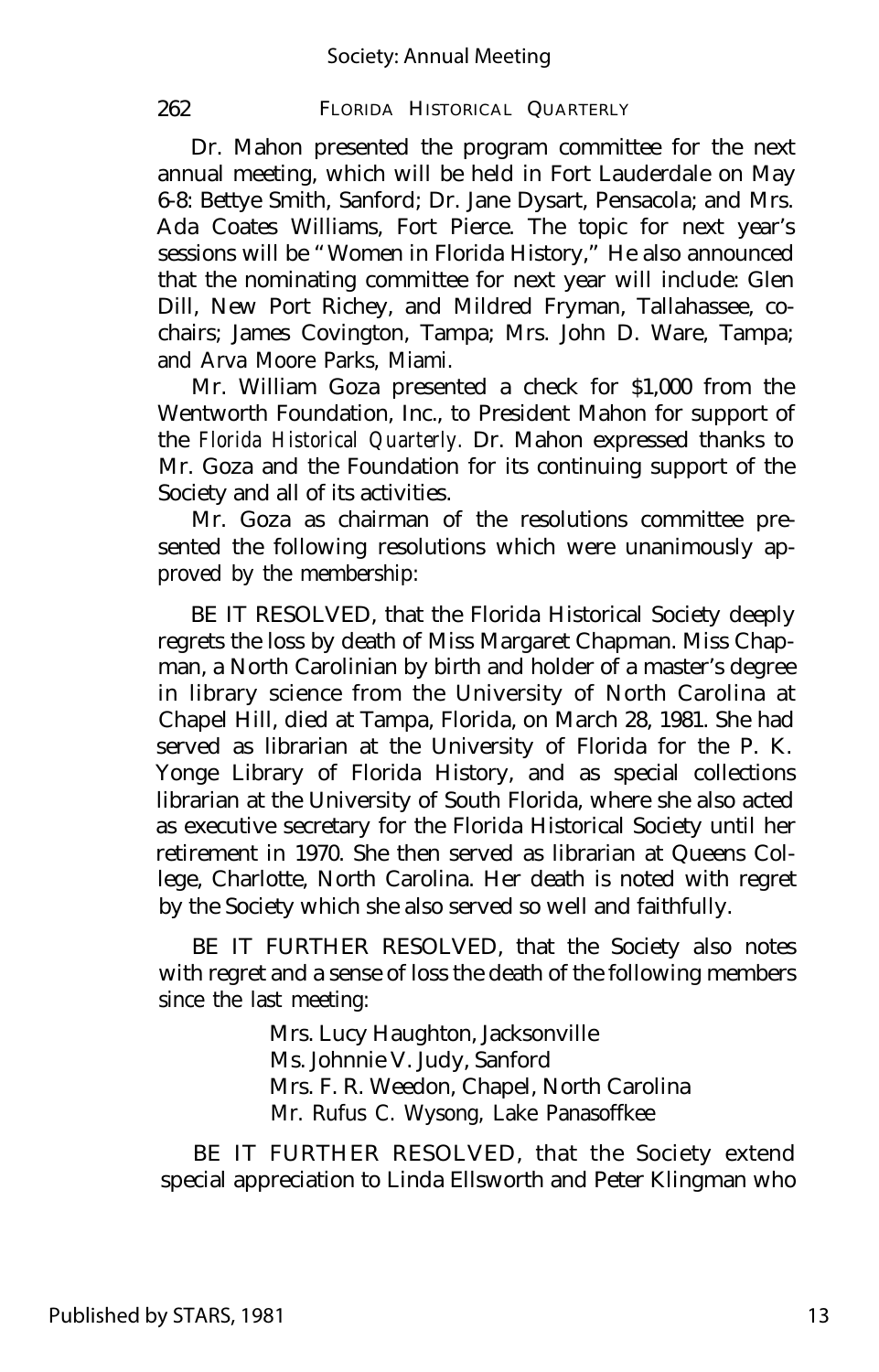formed the program committee for this the seventy-ninth meeting of the Society and to all the participants for contributing to the interest and success of this meeting.

BE IT FURTHER RESOLVED, that the Society extend its appreciation to the area organizations which sponsored this meeting, including Central Gulf Coast Archaeological Society, Clearwater Historical Society, Dunedin Historical Society, Eckerd College, Florida Aviation Historical Society, Indian Rocks Beach Historical Society, Largo Area Historical Society, Pinellas County Historical Society, Piper Archaeological Research, Inc., Saftey Harbor Area Historical Society, St. Petersburg Historical Society, St. Petersburg Junior College, Suncoast Archaeological Society, Tarpon Springs Historical Society, University of South Florida, and Volunteers in Preservation. Thanks are also given to St. Petersburg Fine Arts Museum for providing such beautiful surroundings for the convention reception held on Friday evening, May 1, 1981.

WHEREAS the Union Bank Building in Tallahassee is one of the oldest surviving bank buildings in the South and a significant example of Florida Territorial Period commercial architecture, one of a select few remaining in the State of Florida; and

WHEREAS, although the building was relocated in 1971 in an initial effort to prevent its destruction, no financial support has since been provided for even the most elementary measures to preserve it, so that the structure is now seriously threatened by neglect and deterioration; and

WHEREAS Florida's First Lady, Mrs. Robert (Adele) Graham and Mrs. LeRoy (Mary Call) Collins, wife of former Governor Collins, are providing valiant leadership in further efforts to preserve this structure and ask for the support of all concerned Floridians in their efforts; and

WHEREAS the Union Bank Building is the property and responsibility of the State of Florida; therefore

BE IT RESOLVED, that the Florida Historical Society encourages the legislature of the State of Florida to appropriate funds to preserve and restore the Union Bank Building and urges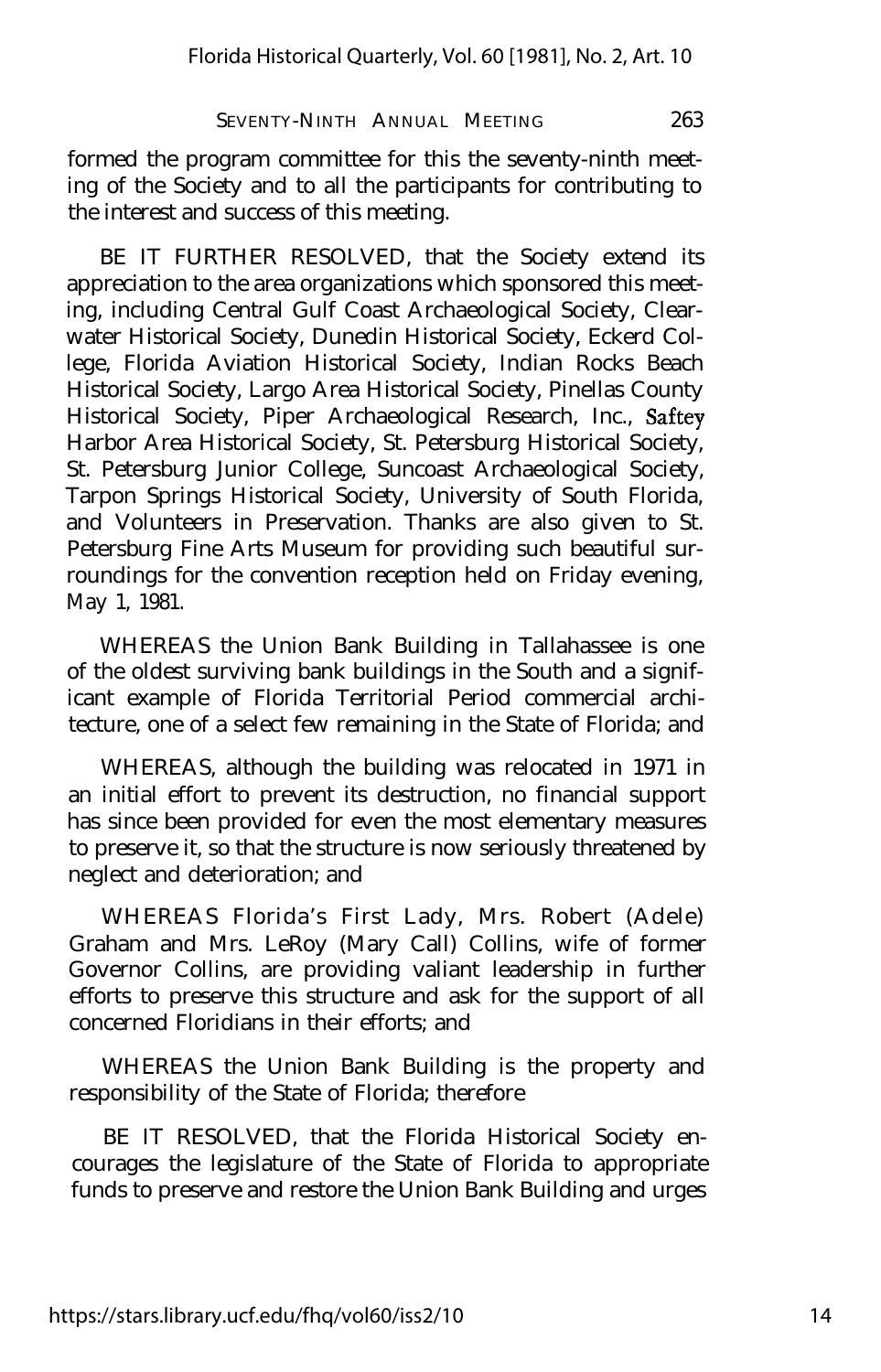its members to request their state representatives to give strong support to such an appropriation.

WHEREAS the cultural and historical legacy of Florida is visably and tangibly reflected in its architectural and archeological resources; and

WHEREAS the buildings, structures, and neighborhoods that comprise Florida's cities, towns, and rural areas are a significant part of our social fabric; and

WHEREAS Florida's archeological resources, like its architectural resources, constitute valid and irreplaceable historical documents; and

WHEREAS developmental and population pressures are threatening the destruction of these resources at an alarming rate; and

WHEREAS the financial and administrative mechanisms for maintaining even a modest level of support for the preservation of these resources have been eliminated by proposed federal budget reductions; and

WHEREAS the federal government has a responsibility for assisting the states in supporting efforts to preserve and protect our cultural heritage; therefore

BE IT FURTHER RESOLVED, that the Florida Historical Society support the continuation of a federal preservation program that assists the states and local communities and that the Society urges its members to make the Society's concerns known to its representatives and to federal and state officials.

Dr. Ellsworth moved the adoption of the following resolution recommended by the board of directors at its April 29, 1981, meeting. This resolution was unanimously approved.

BE IT FURTHER RESOLVED, that the Florida Historical Society encourages President Reagan, and other federal officials and leaders to recognize the necessity for perserving our nation's historical heritage and cultural resources, and that the federal government continue interest in and funding for programs such as the National Endowment for the Humanities, the National Endowment for the Arts, and Institute of Museum Services, the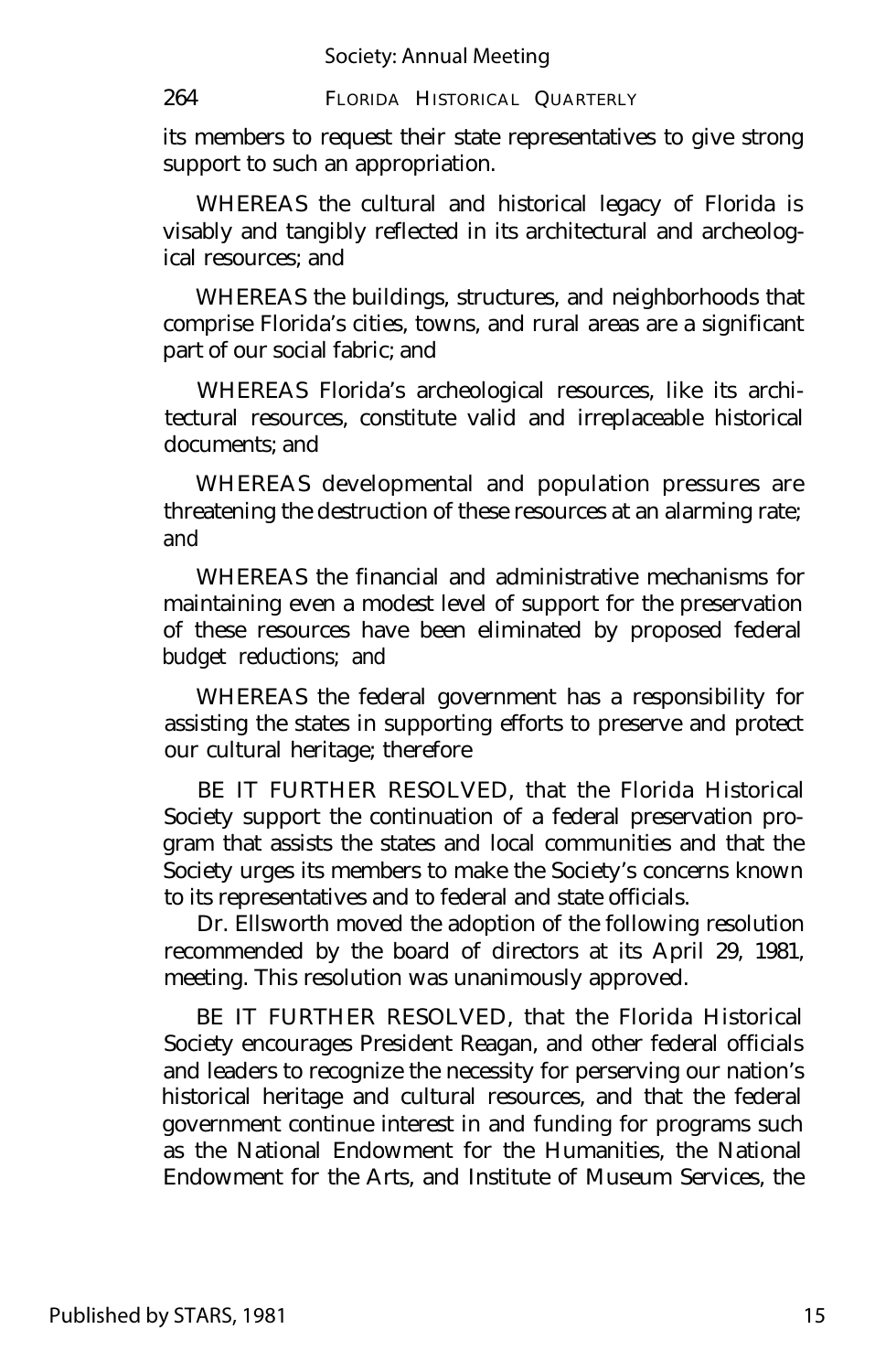National Historical Publications and Records Commission, and the state historic preservation program within the Department of Interior, which provide significant financial support and which encourage private philanthropic funding for history and historyrelated programs.

Dr. Ellsworth offered the following resolution, which the members unanimously approved: That the membership ratify the new dues structure adopted by the board at the 1980 annual director's meeting. The rsolution was approved by the membership.

Dr. Mahon reminded the members of the available bus tour to Heritage Park, Largo, scheduled for 2:30 p.m. following this meeting and of the banquet to be held at 6:30 p.m. at the convention hotel with entertainment to be provided by Dale and Linda Crider in the form of music about Florida and its environment.

The following awards, it was announced, will be presented at the banquet:

- Arthur W. Thompson Memorial Prize for 1980-1981 to Dr. Thomas Graham, Flagler College, St. Augustine, for his article "Charles H. Jones: Florida's Gilded Age Editor-Politician" which appeared in Volume LIX (July 1980) of the *Florida Historical Quarterly.* The awards committee included: David Colburn, University of Florida; Robert L. Hall, Tallahassee; and Paul Camp, Florida Historical Society, Tampa.
- Rembert W. Patrick Memorial Book Award to Nelson M. Blake, Professor Emeritus of History, Syracuse University and current resident of Deerfield Beach, Florida, for his book *Land Into Water— Water Into Land.* The judges were Julia F. Smith, Georgia Southern College, Statesboro, Georgia; Paul S. George, Miami; and John W. Griffin, St. Augustine.
- Charlton W. Tebeau Junior Book Award to Ben East, Holly, Michigan, for his book, *Danger In The Air.* The judges were Linda K. Williams, Historical Association of Southern Florida, Miami; Georgine J. Mickler, Chuluota, Florida; and Patricia R. Wickman, Florida State Museum, Gainesville.

On behalf of the American Association for State and Local History, the following awards in honor of outstanding contribu-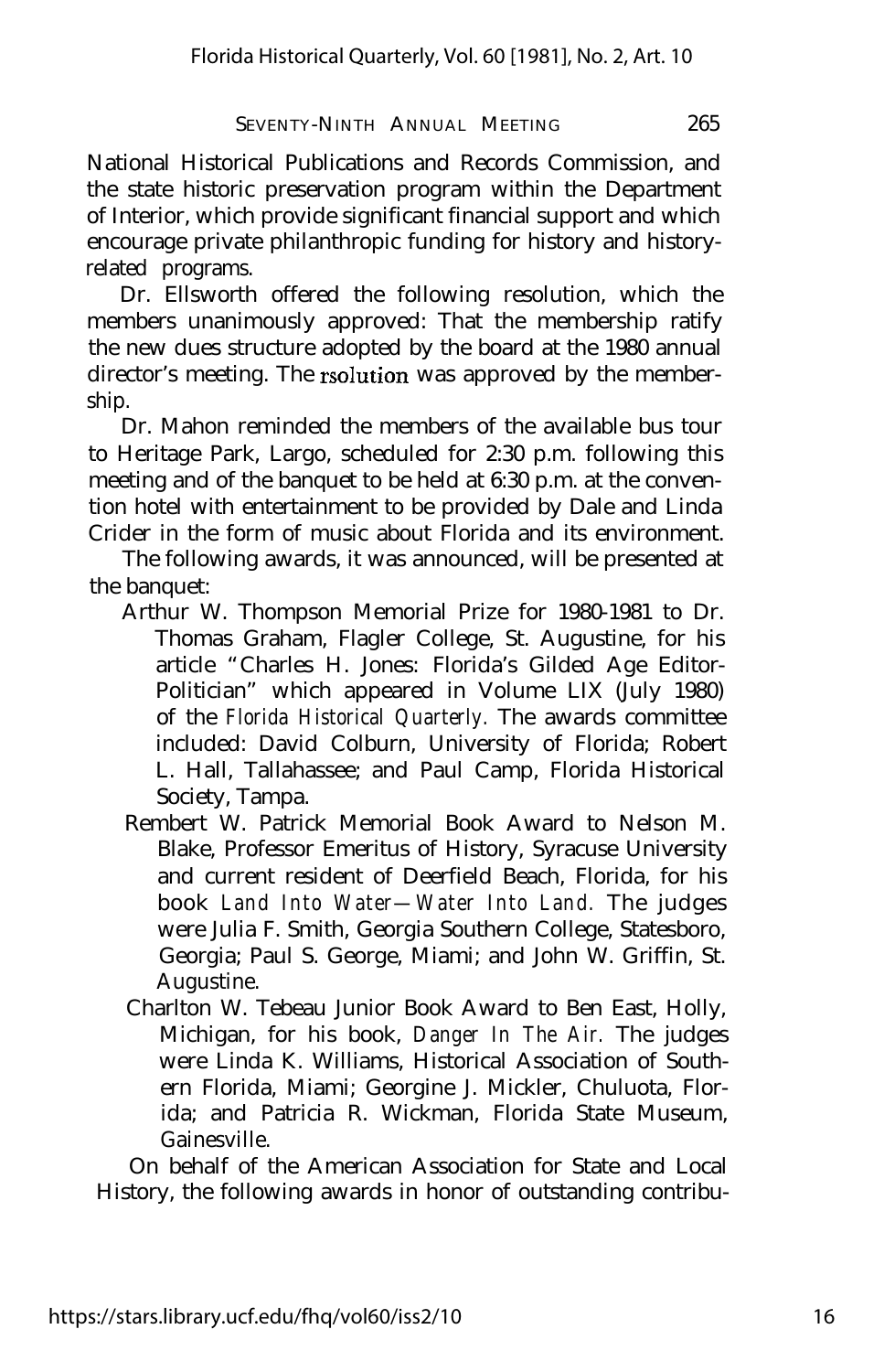tions to state and local history will also be presented: an Award of Merit to the Bicentennial Floridiana Facsimile Series, Samuel Proctor, General Editor, University Presses of Florida, for reprints of previously unavailable materials; a Certificate of Commendation to Dena Snodgrass, Jacksonville, for devotion to and creation of awareness in others of the history of Jacksonville and northeast Florida; and a Certificate of Commendation to Hampton Dunn, Tampa, for significant promotion of and wide dissemination of information about Tampa Bay area history.

Dr. Mahon announced that the 1982 annual meeting for the Society will be held May 6-8, in Fort Lauderdale, and that the 1983 annual meeting will be in Daytona Beach.

Randy Nimnicht brought to the attention of the memebrship the concern of the Society's directors over decreasing membership and asked for the continuing support of all members in helping to remedy this situation.

Linda Ellsworth announced to the members that the directors at their April 30, 1981 meeting had voted that all materials purchased for the Society's library in this year would be marked with bookplates commemorating Margaret Chapman and that members wishing to make donations in her memory should send them to Mr. Camp at the Society's office, University of South Florida Library, Tampa.

Mr. Camp reported that current membership totaled 1,591, that thirty-five members had joined since January 1981, four persons had been reinstated, eight had cancelled their memberships, and three members had passed away. Of the thirty-five new members, fourteen had joined in response to the membership appeal of January 28, 1981. For the last few months, membership has fluctuated around the figure 1,600.

The business meeting adjourned at 1:45 p.m.

Respectfully submitted, Mildred Fryman Recording Secretary

#### GIFTS TO THE SOCIETY

A collection of Florida postcards and a photograph was donated to the Society by Kristine T. Ellis of Brooklyn, New

Published by STARS, 1981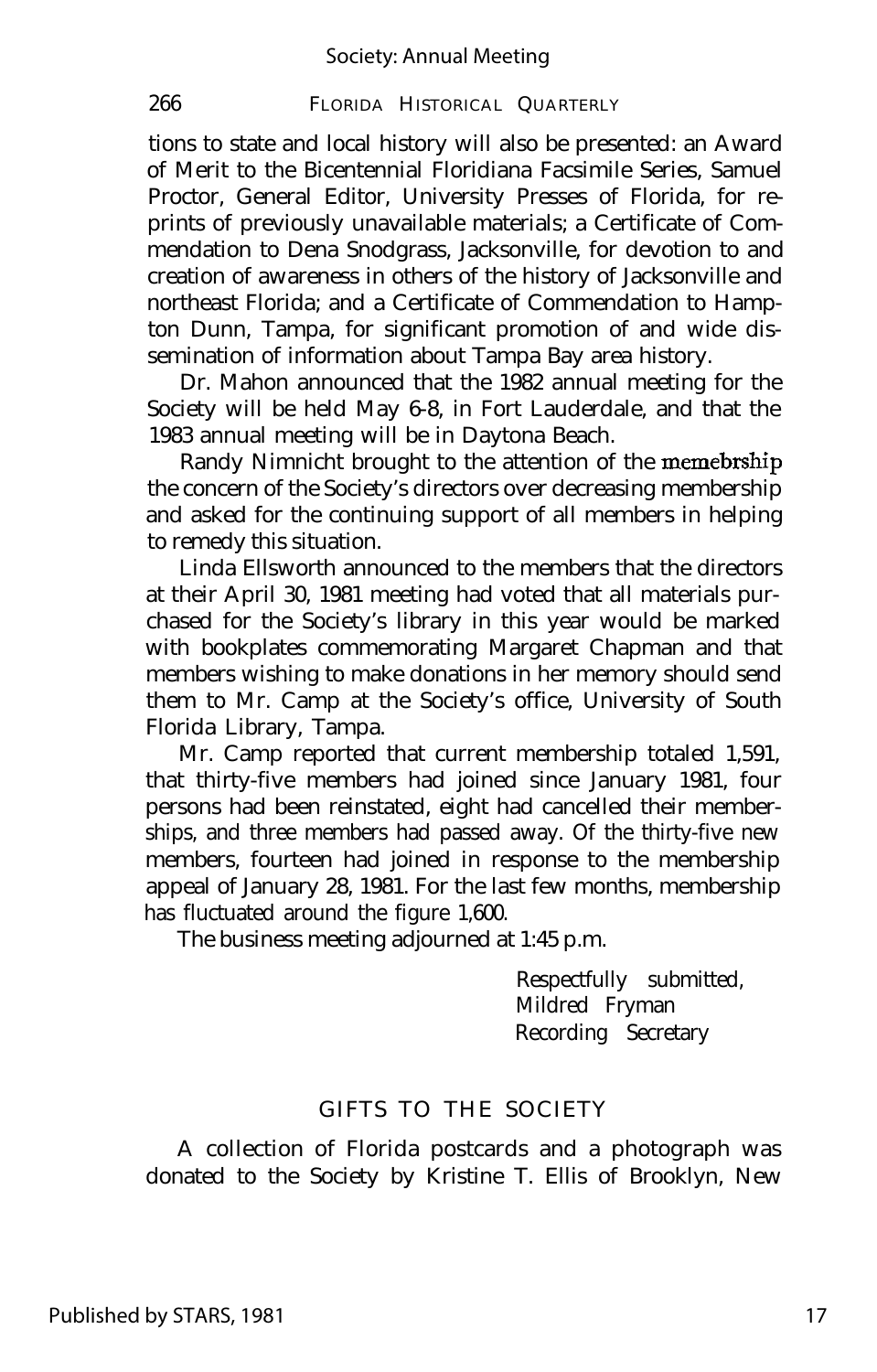York. A 1918 photograph of Camp Joseph E. Johnston near Jacksonville was given by the Museum of Science and Industry, Seattle, Washington. Elizabeth Fleming L'Engle, Jacksonville, presented a collection of manuscript letters relating to Governor Francis P. Fleming. Twenty-one postcards, from the years 1938- 1953, were the gift of the St. Louis County Historical Society of Duluth, Minnesota. Arthur E. Francke, DeBary, donated a letter from Lieutenant Christopher Quarles Tompkins to Lieutenant Colonel Gates, dated "Camp Powell, E. F., August 7, 1839." Books, periodicals, and past issues of the *Florida Historical Quarterly* were presented to the Library by Nancy Hart, United States Senator Robert C. Byrd, Mary E. Leeuw, Clearwater Public Library, Mrs. Angus Williams, Sr., R. W. Casey, Earl M. Creel, Historic Tampa/Hillsborough County Preservation Board, Christian S. LaRoche, Mrs. Homer S. Brown, Tampa Historical Society, Daughters of the American Revolution National Society, and Russell V. Puzey.

#### NEW MEMBERS April 1, 1980-December 31, 1980

Lester Archer, Stuart Clifford C. Armstrong, Jr., Tampa Manuel E. Benitez, Ormond Beach Jeane Berard, Key Largo \*Jack C. Besosa, Orlando Jim Birchwood, Orlando Lora Blocker, Dade City Mary Jo Brecht, Jacksonville Captain Richard G. Bright, Jr., Miami Mrs. Ted Brower, West Palm Beach Mrs. C. E. Busby, Orange Park Richard D. Cardell, Jacksonville \*Joseph Christinana, Orlando \*Sandra Lee Clark, Orlando Alice Clopton, Omaha, NB Caroline Hill Coleman, Gainesville James W. Cortada, Orange, VA \*F. P. Cremonese, Fern Park Howard W. Crews, Tallahassee Francena Culmer, Miami James K. Denissen, Fort Pierce Dr. Olle I. Elgert, Gainesville Edward Engelhard, Englewood Colonel William J. Flynn, (Ret.), Fort Lauderdale Miriam Freeman, Gainesville Alan Gantzhorn, Pensacola \*Mary Garner, Orlando Marvin D. Geiger, Venice Judi Gorsuch, Miami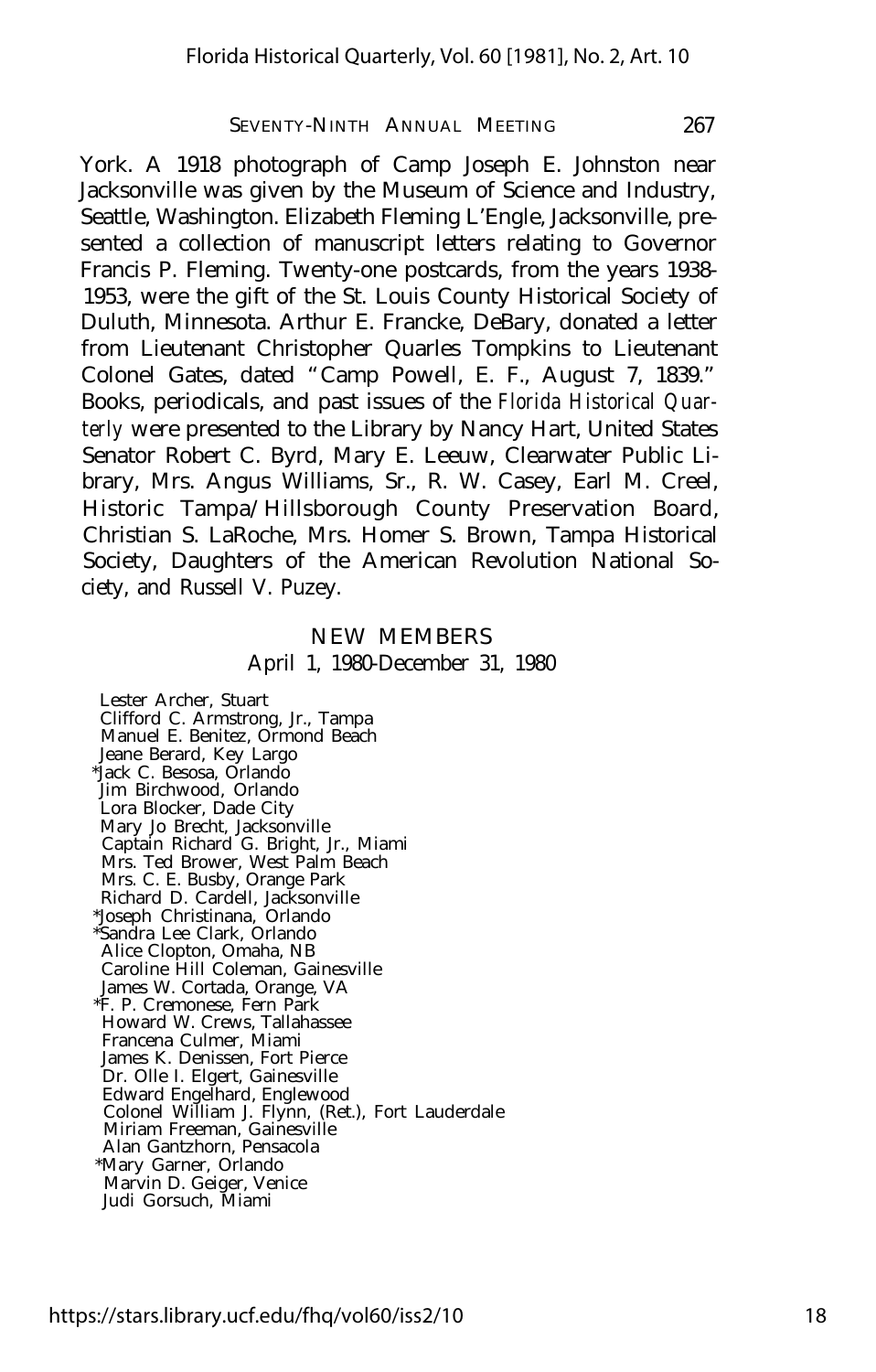James Mason Gray, Lutz Katherine Harrarty, Miami Robert Hall, Tallahassee \*\*Mr. and Mrs. Charles Hamilton, Dunedin Charles M. Harbove, Orlando Walter S. Hardin, Bradenton Terry Heyns, Pompano Beach Sharon Lee Hiett, Orlando Cheryl Higgins, Delray Beach R. H. Johnson, Zephryhills Rayner S. Johnson, Gainesville Mrs. Robert Kennedy, Winter Haven Kristine Kiernan, Miami John R. King, Jr., Fort Pierce Peter Krug, Stone Mountain, GA Sandra Layman, West Palm Beach Mary A. Leeuw, St. Petersburg Ruth Linton, Perry Joel McEachin, Tallahassee John Marshall, Ocala Eugene L. Matthews, Starke Leoma B. Maxwell, Avon Park Edward K. Mellon, Tallahassee Joan Miller, Micanopy \*\*Mr. and Mrs. Allen Mills, Ponte Verde Beach Joe D. Mills, Tallahassee \*\*Charles C. Moore, Holmes Beach Celeste Hardee Muir, Coconut Grove John M. Murphy, Tallahassee Norma A. Nelson, New Port Richey Mrs. L. K. Nicholas, Miami Kevin J. O'Keefe, DeLand Prime Francis Osborn III, Jacksonville \*Paul Ozone, Maitland Arthur G. Peterson, DeBary John B. Phelps, Tallahassee Danielle Pippin, Coral Gables Anthony Pizzimenti, Miramar Rolla L. Queen, Tallahassee Carlyle Ramsey, Douglas, GA Abe Rasnek, Deerfield Betty Ann Reed, Ocean Ridge Gifford Rhodes, Orange Park Sara K. Rhodes, Dade City Nelle M. Rinaldi, Tampa \*Karen Robertson, Daytona Beach Bob Rohan, Hollywood \*\*Mr. and Mrs. Larry Rohan, Miami Jeffrey Rosinek, Miami Marilyn Roy, Miami Oscar Louis Rumsey III, Panama City David Schumacher, Lake Worth Frank B. Sessa, Orlando Maurice P. Shuman, Jr., Jacksonville Susie Skipper, Lake Wales Marjorie Smither, Fort Pierce Edyth Harlow Southard, Miami Audrey Fussell Squire, Bushnell Priscilla A. Tarplee, Roanoke, VA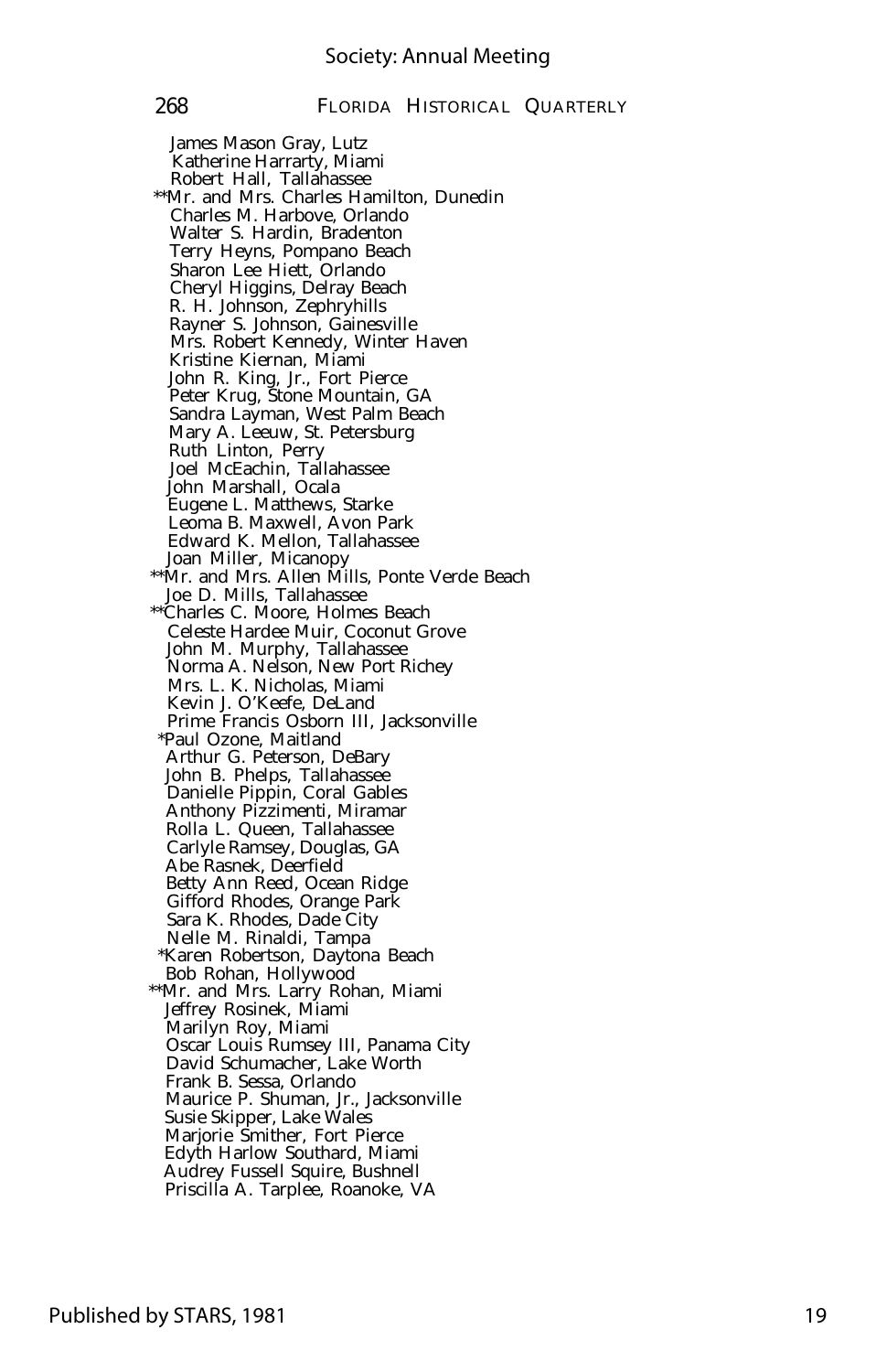\*Virginia A. Vaughan, Cross City Hank Vinson, Tallahassee Doris L. Voelkel, Apopka Landon Walker, Jacksonville Mandi Warner, Decatur, GA Tissie Watson, Bradenton Carleton L. Weidemeyer, Clearwater William H. Weldon, Jr., Bell Ronald Williamson, DeLand Lynn Willoughby, Tallahassee \*\*Edward B. and Judy C. Wilson, Gulf Stream \*\*Mr. and Mrs. Dale Winsor, St. James City Gareth W. Wright, Crystal River

Historical Societies

June Hurley Young, St. Petersburg

Cedar Key Historical Society, Inc., Cedar Key Historic Key West Preservation Board, Key West Historical Preservation Society of the Upper Keys, Key Largo Leesburg Heritage Society, Inc., Leesburg St. Lucie Historical Society, Fort Pierce

Libraries

Clay County Free Library System, Green Cove Springs Clewiston High School, Clewiston Clewiston Middle School, Clewiston Henry Shelton Sanford Memorial Library, Sanford Highlands Junior High School #224, Jacksonville LaBelle High School Library, LaBelle LaBelle Middle School Library, LaBelle Latt Maxcy Memorial Library, Frostproof Levi White School, B. Whigham Library, Augusta, GA Moore Haven School Library, Moore Haven Punta Gorda Public Library, Punta Gorda Universiteitsbibliotheek KUL, Leuven, Belgium University of Florida, Department of History, Gainesville Wildwood High School, Wildwood

\*Student Membership \*\*Family Membership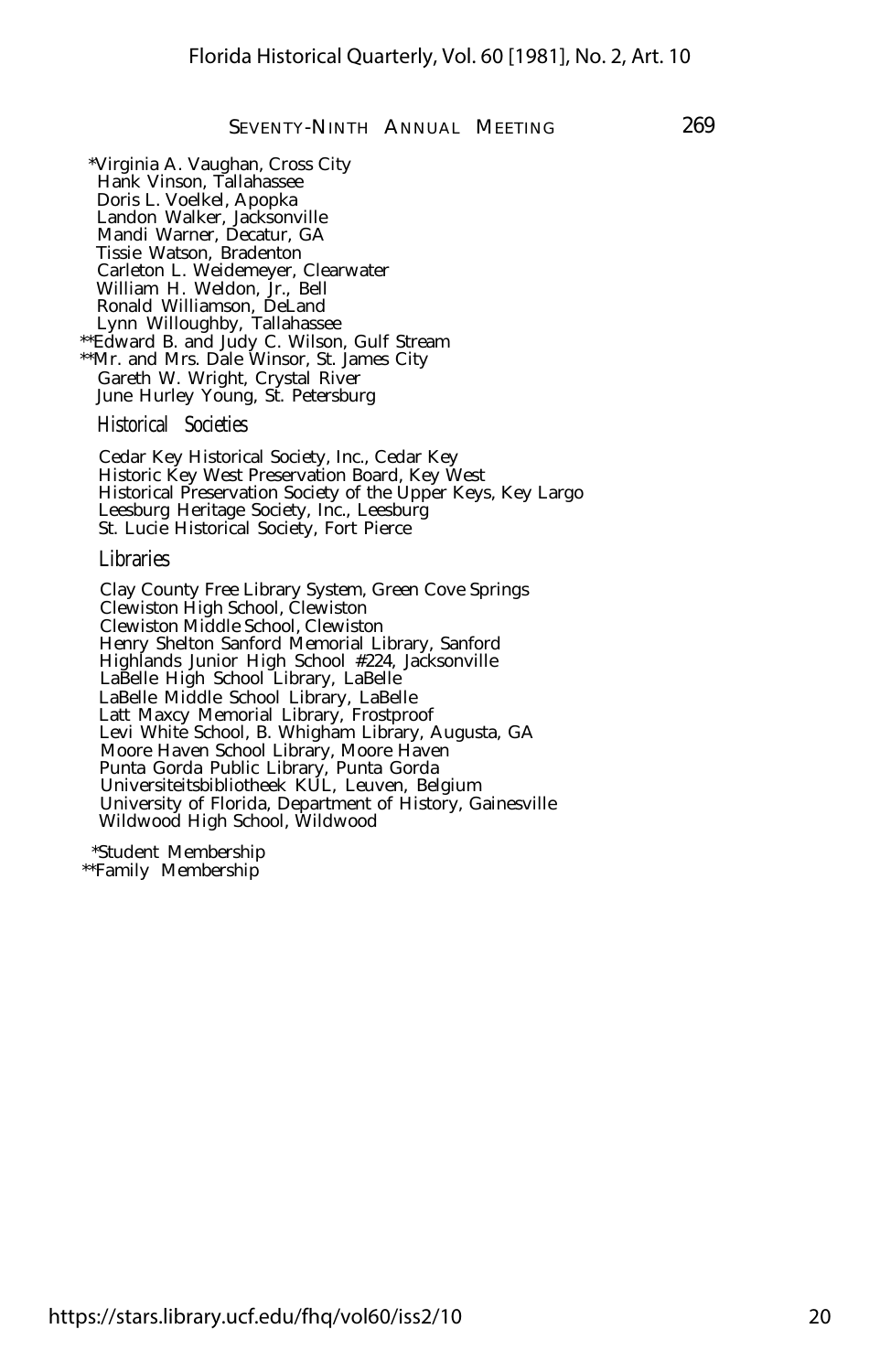#### TREASURER'S REPORT

#### April 1, 1980-December 31, 1980

|                                                                |           |                    | \$68,134.78 |
|----------------------------------------------------------------|-----------|--------------------|-------------|
| <b>Current Assets:</b>                                         |           |                    |             |
| University State Bank (Tampa)                                  |           |                    |             |
| \$3,258.47<br>checking<br>University of South Florida          |           |                    |             |
|                                                                | 238.72    |                    |             |
|                                                                |           |                    |             |
| First Federal Savings & Loan Assn.                             | 975.75    |                    |             |
| Fortune Federal Savings & Loan                                 |           |                    |             |
|                                                                | 3,565.17  |                    |             |
| (Thompson)                                                     | 4,277.19  |                    |             |
| Tampa Federal Savings & Loan<br>Fortune Federal Savings & Loan |           |                    |             |
|                                                                | 316.28    |                    |             |
|                                                                | 2,369.76  |                    |             |
| University State Bank (Tampa)                                  |           |                    |             |
| Freedom Federal Savings & Loan                                 | 9,810.44  |                    |             |
| $E. F. Hutton$                                                 | 43,197.00 |                    |             |
|                                                                |           | 126.00 \$68,134.78 |             |
| Middle South Utilities (six shares)                            |           |                    |             |
| Receipts:                                                      |           |                    |             |
| Memberships:                                                   |           |                    |             |
|                                                                |           |                    |             |
|                                                                | 995.00    |                    |             |
|                                                                | 495.00    |                    |             |
|                                                                | 4,713.75  |                    |             |
|                                                                | 110.00    |                    |             |
|                                                                | 200.00    |                    |             |
|                                                                |           |                    |             |
| Life                                                           | 350.00    | \$13,583.75        |             |
| Contributions:                                                 |           |                    |             |
|                                                                |           |                    |             |
|                                                                |           | 50.00 \$ 1,050.00  |             |
| Other Receipts:                                                | 759.26    |                    |             |
|                                                                | 190.00    |                    |             |
|                                                                | 10.50     |                    |             |
|                                                                | 38.50     |                    |             |
|                                                                | 37.50     |                    |             |
| Index                                                          |           |                    |             |
|                                                                | 199.57    |                    |             |
|                                                                | 5.00      |                    |             |
|                                                                | 2,820.20  | \$4,060.83         |             |
| Interest:                                                      | 39.50     |                    |             |
| First Federal $\ldots$ $\frac{1}{2}$                           |           |                    |             |
|                                                                | 144.32    |                    |             |
|                                                                | 173.98    |                    |             |
|                                                                | 91.66     |                    |             |
|                                                                | 397.13    |                    |             |
|                                                                | 11.62     | S.<br>858.21       |             |
| Dividends:                                                     |           |                    |             |
|                                                                |           |                    |             |
|                                                                | 9.54      | \$2,430.54         |             |
| Disbursements:                                                 |           |                    |             |
| Florida Historical Quarterly                                   |           |                    |             |
| Printing and Mailing  \$10,205.66                              |           |                    |             |
|                                                                |           |                    |             |
|                                                                |           |                    |             |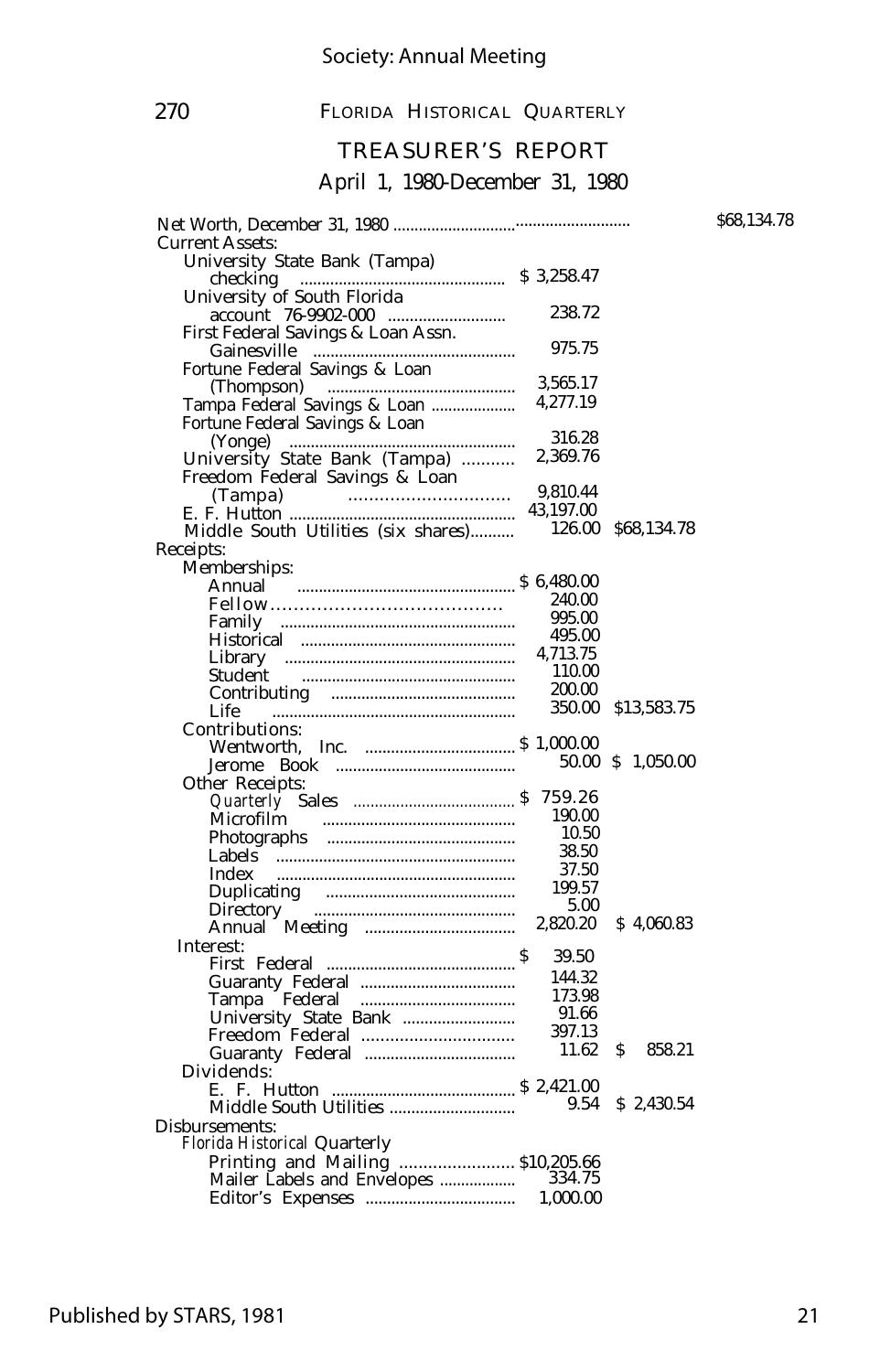| Stationary and Envelopes              | 58.97<br>32.00 |                    |             |
|---------------------------------------|----------------|--------------------|-------------|
| University of Florida Teaching        |                |                    |             |
| Resources Center (photographs)        | 30.60          |                    |             |
| Post Office Box Rental                | 22.00          | \$11,683.98        |             |
| Annual Meeting:                       |                |                    |             |
|                                       |                |                    |             |
|                                       | 300.00         |                    |             |
| Century Typographer                   | 89.50          |                    |             |
|                                       | 28.65          |                    |             |
|                                       | 35.00          |                    |             |
|                                       | 130.22         |                    |             |
| Arthur W. Thompson Memorial           |                |                    |             |
| Prize                                 | 150.00         |                    |             |
| Rembert W. Patrick Memorial Prize     | 150.00         |                    |             |
| Charlton W. Tebeau Junior Award       |                | 150.00 \$ 3,968.40 |             |
| Other Expenses:                       |                |                    |             |
| Florida Historical Society Newsletter | \$758.16       |                    |             |
| $P$ ostage                            | 898.98         |                    |             |
| Telephone                             | 36.60          |                    |             |
| December Board Meeting                | 54.04          |                    |             |
| Travel                                | 14.40          |                    |             |
| Duplicating                           | 546.45         |                    |             |
| Educational Resources                 | 196.45         |                    |             |
| Supplies                              | 1,099.52       |                    |             |
| Jerome Book Fund                      | 53.10          |                    |             |
| Insurance                             | 49.00          |                    |             |
| C.P.A. (preparing income tax)         | 75.00          |                    |             |
| Other Book Expense                    |                | 26.79 \$ 3,808.49  |             |
| Net Income                            |                |                    | \$2,523.46  |
| Balance, December 31, 1980            |                |                    | \$68,134.78 |
|                                       |                |                    |             |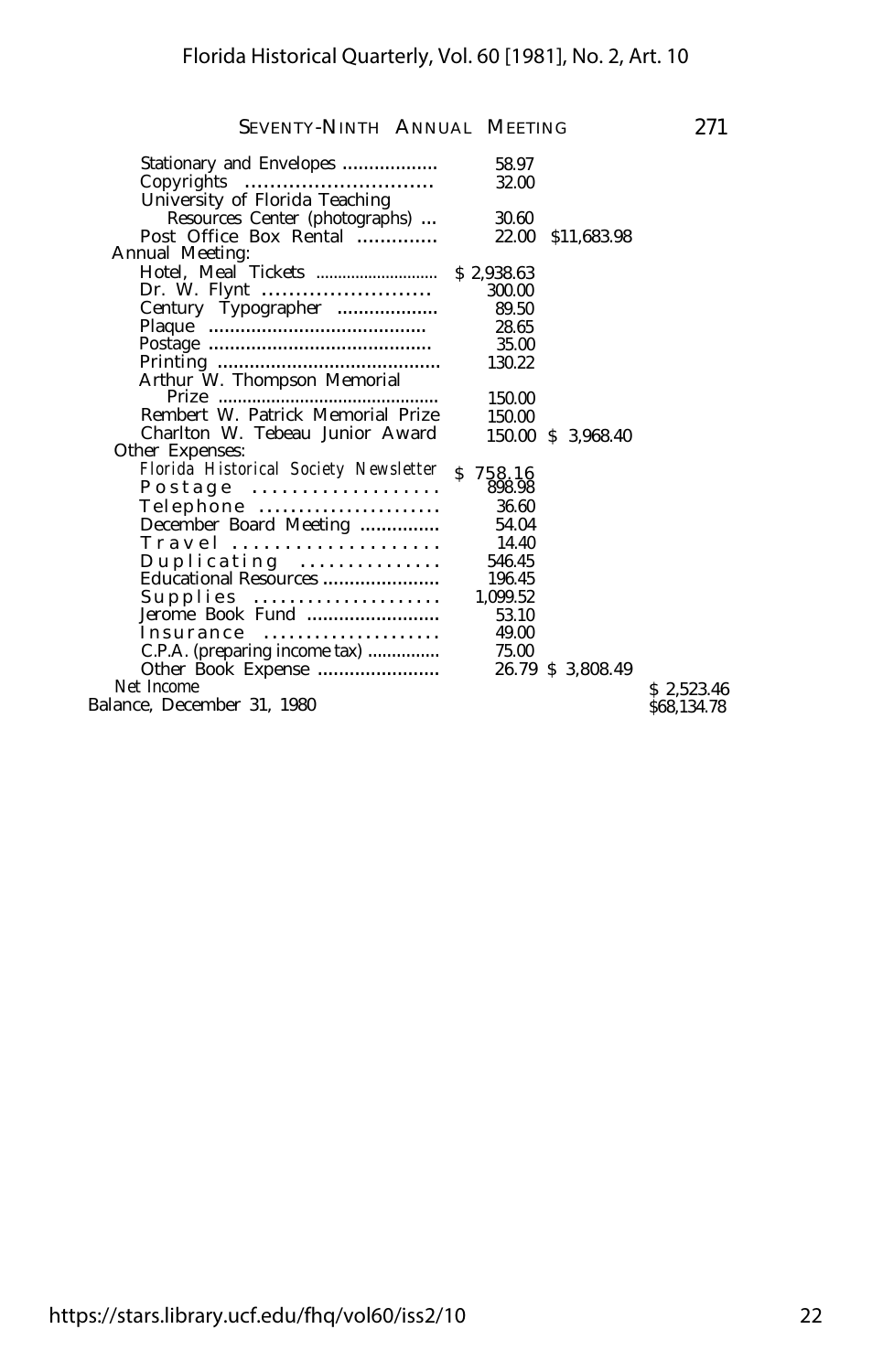#### Society: Annual Meeting

#### 272 FLORIDA HISTORICAL QUARTERLY

#### FLORIDA HISTORICAL CONFEDERATION EXECUTIVE BOARD MEETING APRIL 30, 1981

The executive board meeting was called to order by Linda Williams at 11:00 a.m., April 30, 1981. Present were Marjorie Patterson, John Opdyke, Mrs. Christian LaRoche, Addie Emerson, Elizabeth Ehrbar, Shirley Boutwell, Paul Camp, and Randy Nimnicht.

Paul Camp, Linda Williams, and Nancy Dilley were appointed as a committee to determine how best to increase the size of the Confederation so as to secure better geographical representation. A recommendation will be made to change the bylaws based upon the committee's report. Ms. Dilley will send a copy of the Confederation by-laws to all board members. The format and procedure for conducting a Junior History Fair was discussed. It was proposed that a "how-to" booklet for organizing a fair be developed. The matter of presenting awards and special achievement certificates was discussed. These recognitions would go to organizations and individuals for outstanding work in promoting local and county history. The presentations will be made at the annual meeting of the Florida Historical Society.

Respectfully submitted, Nancy Dilley Ex-officio Recording Secretary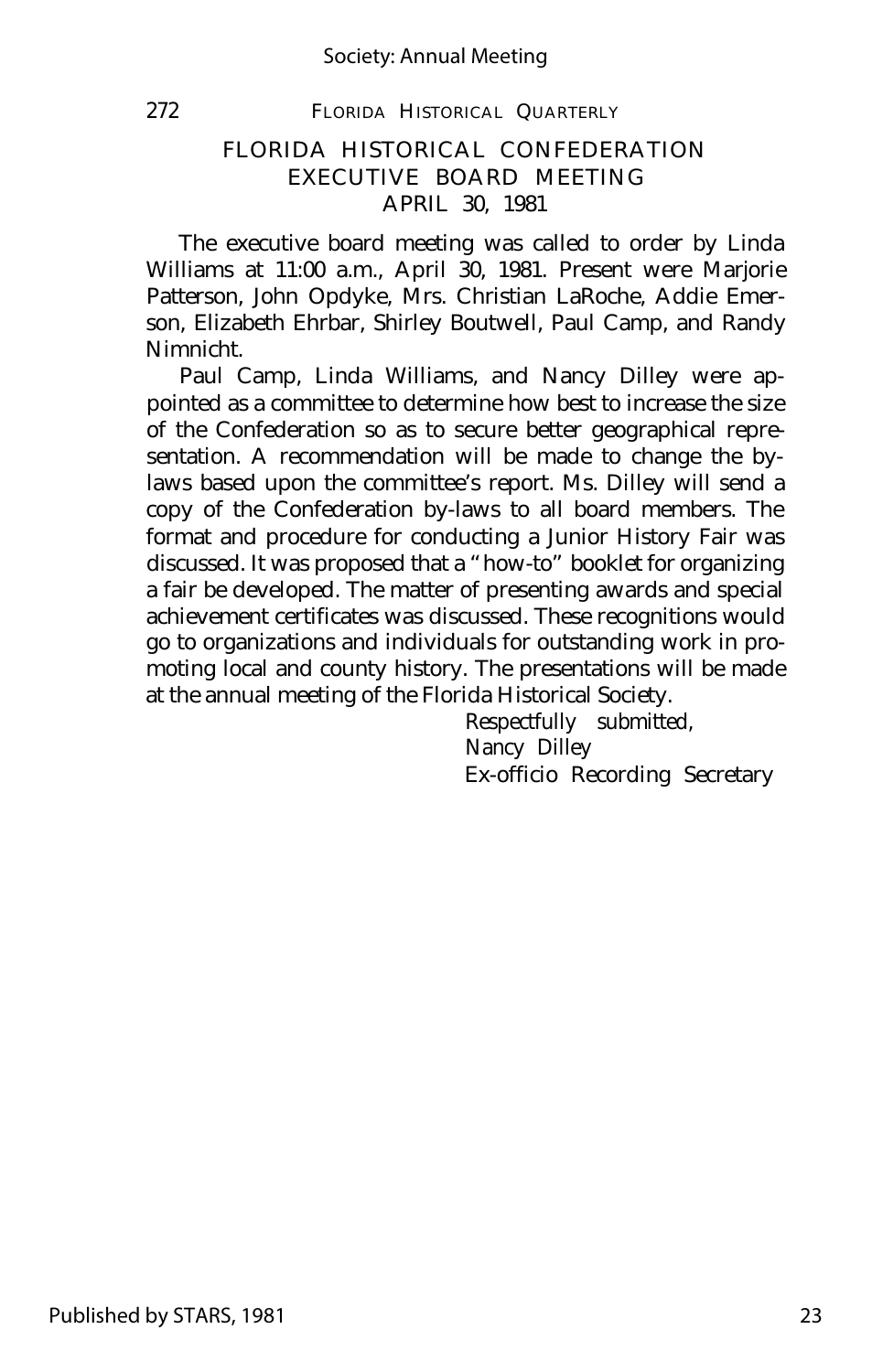|                    | EXPECTATIONS.                                                   |                         |
|--------------------|-----------------------------------------------------------------|-------------------------|
| 1981               |                                                                 |                         |
| Nov. 6-8           | Southern Jewish Historical Mobile, AL<br>Society                |                         |
| Nov. 11-14         | Southern Historical<br>Association                              | Louisville, KY          |
| Nov. 12-14         | Southeastern<br>Archeological<br>Conference                     | Asheville, NC           |
| Dec. 4-5           | Southeastern Borderlands Atlanta, GA<br>Association Conference  |                         |
| Dec. 28-31         | American Historical<br>Association                              | Los Angeles, CA         |
| 1982               |                                                                 |                         |
| Mar. 31-<br>Apr. 3 | Organization of American Philadelphia, PA<br>Historican         |                         |
| Apr. 2-4           | Florida Anthropological<br>Society                              | Tampa, FL               |
| May 6-7            | Florida Historical<br>Confederation                             | Fort Lauderdale,<br>FI. |
| May 7-8            | <b>FLORIDA</b><br><b>HISTORICAL</b><br>SOCIETY-<br>80th MEETING | Fort Lauderdale,<br>FI. |
|                    |                                                                 |                         |
|                    |                                                                 |                         |
|                    |                                                                 |                         |